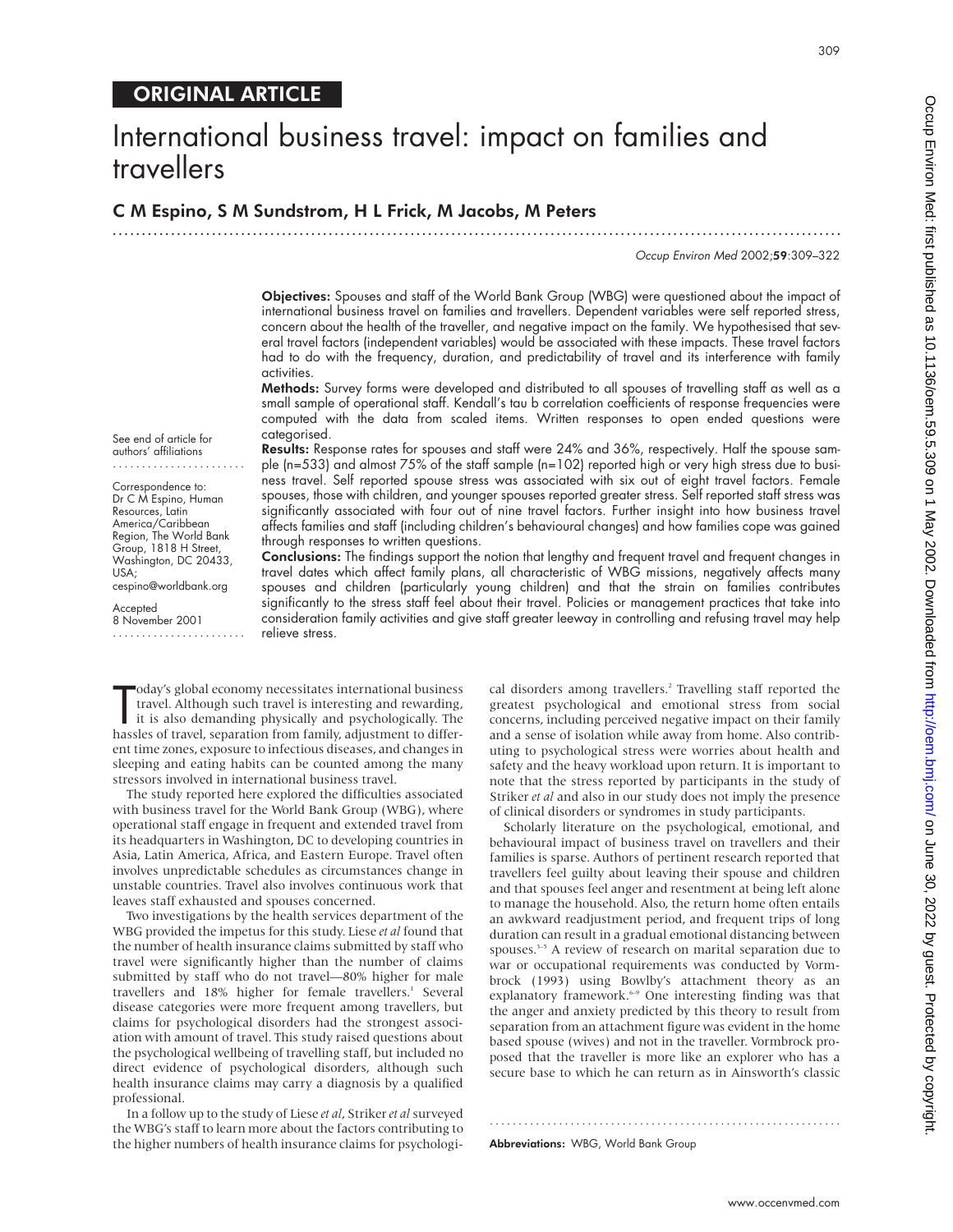studies on infant attachment.<sup>10</sup> Vormbrock does not mention children of travellers in her review.

More extensive research literature is found on the topic of general occupational stress, and several theoretical models have been proposed as frameworks for research in this area. Vagg and Spielberger reviewed three of these models and cite relevant research.<sup>11</sup> (1) Person-environment fit theory focuses on the particular characteristics of individual people—such as personality traits—and aspects of the work environment and the interaction between the two. (2) Karasek's demandcontrol theory explains occupational stress as a result of too little decision latitude in a demanding job. $12$  This theory emphasises the need for autonomy and control over work. (3) Siegrist proposed that occupational stress results from an imbalance of effort and reward. In other words people experience stress when they think that they will not be adequately rewarded in proportion to their effort.<sup>13</sup> (4) Lazarus's transactional theory posits that distress occurs when sources of stress (stressors) are perceived as threatening because they may exceed the ability to cope. Stressors can be major crises or an accumulation of minor hassles.<sup>14</sup> This theory has been applied in research for many years on stress in the context of work and personal life. Vagg and Spielberg pointed out that all these theories predict that significant stress can lead to emotional or physical disorders and that they are complementary and overlapping.<sup>11</sup>

One more stress theory is worthy of note. Hobfoll presented his conservation of resources model to explain how people react to stress. He maintained that stress is the result of actual or perceived loss of resources and that people naturally behave in ways to minimise loss or gain resources. A sense of wellbeing is produced by a surplus of resources. Resources include tangible objects, mastery, self esteem, information, marriage, employment, and time.<sup>15</sup>

Previous research strongly suggests that the greater number of insurance claims for psychological disorders among travelling staff versus non-travelling staff of the WBG is influenced by negative effects of travel on the family which, in turn, affect staff. Therefore, this study primarily focused on the experiences of spouses (husbands, wives, partners, mates, significant others) and children. To accomplish this we surveyed all spouses of operational staff likely to travel as part of their job. We also asked a much smaller sample of staff to participate to gain a deeper understanding of their travel stress and concern for their families.

This article follows a presentation of the preliminary study results at the May, 2000 Travel Health Symposium, sponsored by the WBG and International Monetary Fund's Joint Health Services Departments and by the American College of Occupational and Environmental Medicine.

### **METHODS**

### Hypotheses

This was an exploratory survey study to determine the travel factors associated with the stress WBG families experience due to staff members' business trips (called "missions" at the WBG) and how they cope. We reasoned that the impact of business travel could be measured by spouses' perceptions of (*a*) their own stress associated with their partner's travel, (*b*) the staff member's stress, (*c*) threats to the traveller's health and safety, and (*d*) undesirable changes in children's behaviour resulting from a parent's travel.

We also assessed the stress of business travel on staff themselves as measured by their perceptions of (*a*) their overall stress associated with work travel, (*b*) concern about the effect of travel on their physical health, and (*c*) perceived negative impact of work travel on their family or personal life. These effects constituted the dependent variables or "impact" variables of the study.

We hypothesised that a number of aspects of work travel would be significantly associated with the impact variables. These predictors constituted the travel factors or independent variables for the study: (*a*) area of travel, (*b*) total amount of travel, (*c*) duration of travel, (*d*) frequency of travel, (*e*) predictability of travel, (*f*) leaving on or before the weekend, (*g*) rest and recuperation upon return, (*h*) effect on family plans of last minute changes in travel dates, (*i*) missed family celebrations (spouse questionnaire only), (*j*) perceived control over where and when one travels (staff questionnaire only), and (*k*) perceived ability to refuse missions without harming one's career (staff questionnaire only). More specifically, we hypothesised that stress levels, concerns about the traveller, and perceived negative impact on the family would increase as a function of travel far away from home in the least developed and most unstable countries, more time away from home, greater uncertainty and unpredictability of travel, greater perceived lack of control about where and when one travels, leaving on or before weekends, not taking time to rest after returning home, perceived inability to refuse missions, and interference of travel with family plans and celebrations.

We also wanted to assess sex differences and age differences across these dimensions and whether or not the number of years the staff member had been employed at the WBG would make a difference in participants' perceptions. Also we were interested in differences according to whether or not families included children under 18 living at home.

Our investigation was not designed to test a particular stress theory but rather to explore the experience of spouses and staff about work travel. However, several elements of the theories presented earlier influenced the construction of the questionnaires: control, coping, and separation. For example, consistent with Karasek's demand-control theory, which focuses on decision latitude, we asked questions about last minute changes in travel plans, control over the timing and duration of travel, and ability to refuse travel. Consistent with transactional theory, we asked questions about coping rituals and activities.

These theories offer explanatory concepts for stress beyond the amount and kind of stressor. In a similar vein, we wanted to assess not only the amount and frequency of travel, but also other factors that might have a bearing on travel stress—such as interference with family plans and perceived control over timing and duration of travel.

#### **Participants**

Questionnaires were posted to all spouses of operational staff most likely to travel. The spouses who were sent a questionnaire were asked to indicate whether or not their spouse had travelled during 1999. If the staff member had not travelled during 1999, his or her spouse was asked to return the questionnaire without answering the remainder of the questions.

A total of 2349 questionnaires were posted to spouses; 561 were returned providing a response rate of 24%. Twenty eight of the returned questionnaires were not included in our analyses because the respondents reported that their spouse (the WBG staff member) did not travel in 1999. The final sample consisted of 533 participants, 425 women and 100 men (eight respondents did not indicate their sex on the questionnaire).

Two hundred and eighty questionnaires were distributed to travelling staff by office managers in the operational units of the WBG. The overall response rate was 36% for a total sample of 102 staff (74 men and 28 women).

Table 1 shows demographic data on both samples (spouses and staff) and information from the WBG human resources database on all staff most likely to travel as part of their job (those at higher grades in the organisation). The data in this table provided a basis for comparison on how well the research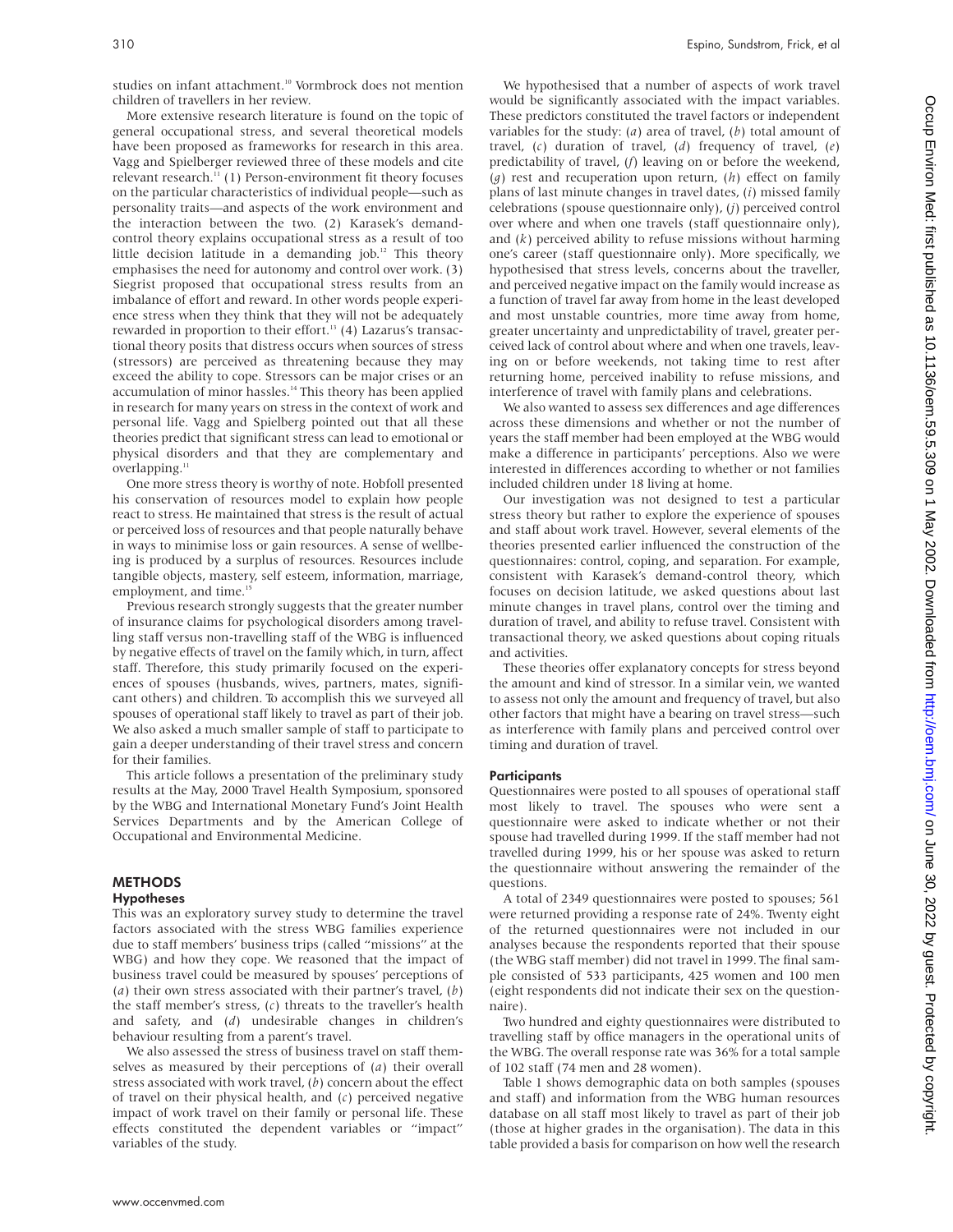| Demographic category  | Staff sample<br>$n = 102$ | Spouse sample<br>$n = 533$ | WBG staff likely to travel<br>$n = 1335$ |
|-----------------------|---------------------------|----------------------------|------------------------------------------|
| $Sex*$                | $n = 102$                 | $n = 525$                  |                                          |
| Men                   | 74 (72.5)                 | 100(19.0)                  | 906 (68)                                 |
| Women                 | 27(26.5)                  | 425 (81.0)                 | 428 (32)                                 |
| Age*                  | $n = 70$                  | $n = 528$                  |                                          |
| $25 - 34$             | 07 (10.0)                 | 33(6.2)                    | 117 (09)                                 |
| $35 - 44$             | 28 (40.0)                 | 199 (37.7)                 | 417 (31)                                 |
| $45 - 55$             | 27(38.6)                  | 228 (43.2)                 | 576 (43)                                 |
| $\geqslant 56$        | 08 (11.4)                 | 69 (12.8)                  | 225 (17)                                 |
| Years in WBG          | $n = 100$                 | $n = 526$                  |                                          |
| $0 - 5$               | 28 (28.0)                 | 160(30.4)                  | 135(12)                                  |
| $6 - 10$              | 35(35.0)                  | 144(27.4)                  | 304 (27)                                 |
| $11 - 15$             | 16(16.0)                  | 85 (16.2)                  | 247 (22)                                 |
| $\geq 16$             | 21(21.0)                  | 137 (26.0)                 | 439 (39)                                 |
| Children <sup>+</sup> | $n = 94$                  | $n = 528$                  |                                          |
| Yes                   | 65 (69.1)                 | 335(63.4)                  | Data not available                       |
| No                    | 29 (30.9)                 | 193 (36.6)                 |                                          |

participants represented their respective populations across three dimensions: (*a*) sex, (*b*) age, and (*c*) years the staff member has been employed by the WBG. There was no information in the database on whether or not staff have children under 18 living at home, but table 1 shows how our samples compared with each other. Sixty three per cent of spouses and 69% of staff reported having children at home.

For the spouse sample we wanted to know how well both they and their partners (the staff members) represented their respective populations. Because there were no data in the human resources database on spouses, we made some inferences. Firstly, we inferred from the percentages of male and female staff likely to travel that women in the spouse sample were overrepresented by a factor of two. This inference is based on the assumption that most spouses in our sample are of the opposite sex to the staff member, and the facts that the spouse sample contained four times as many women as men and the comparison group of WBG staff contains twice as many men as women.

It can be seen that spouses' reports of how many years their partner had worked for the WBG closely resemble the database information except in the category 6–10 years where partners of spouse participants were underrepresented (27% of the spouse sample *v* 35% of the comparison group).

As also seen in table 1, the ages of spouses resemble the comparison group of staff. If we assume that spouses are fairly close in age to each other, we can infer that our sample of spouses resembles the population of spouses of staff most likely to travel.

Staff participants closely resembled the comparison group for sex, age, and years worked in the WBG. It should be noted, however, that 31% of staff did not report their age.

#### Questionnaires

Two questionnaires were used in this study, one for spouses and one for staff. The two had several items in common, and both contained scaled items as well as open ended questions asking for written responses. Most scaled items contained five point likert scales with end points for questions assessing the impact variables for staff labelled from very low to very high or not at all to very much and questions assessing the travel factors for staff and spouses as well as those assessing the impact variables for spouses labelled never and always or never and regular occurrence. One exception was a three point scale used by spouses to rate the staff member's stress due to working at the World Bank (low, medium, or high).

Other differences in the questionnaires were due to obvious differences in circumstances of respondents. Spouses were asked to elaborate on behavioural changes found in children and to offer advice to other spouses. Staff were asked to write down what they find hardest while on a mission and when they return.

#### Analyses

#### Quantitative analyses

We first computed response frequencies, separately for spouses and staff, for items assessing the impact variables and travel factors. We then computed Spearman's ρ and Kendall tau b correlation coefficients to determine how these sets of variables were intercorrelated and to assess the hypothesised relations among these variables. The two correlation tests showed similar relations among the study variables. The Kendall tau b test results are the more conservative and are reported in this paper.

Also, we computed principal component analyses on the travel factors for spouses and staff. We then computed Kendall's tau b correlation coefficients to find significant relations among the travel components and the impact variables.

#### Qualitative analyses

Written responses were read several times to determine themes in the material. These themes are listed below with a brief explanation. Coping strategies were listed and also categorised according to theme. Quotes attributed to children and spouses were read carefully. Samples representative of the content of all the quotes were chosen to present in this paper.

It is important to note that, although many participants answered all the open ended questions, many did not answer any of these questions. Others answered one or two questions. Therefore, the comments reported here cannot be generalised to all study participants nor to WBG spouses and staff who did not participate in the study. Rather, they provide information about possible sources of stress due to work travel and how people cope.

#### RESULTS

#### Response frequencies: items assessing impact variables

Table 2 presents the response frequencies and sample sizes for questions that assessed the dependent or impact variables: (*a*) personal stress, (*b*) concerns about the physical health and safety of the traveller, and  $(c)$  perceived negative impact of travel on the family.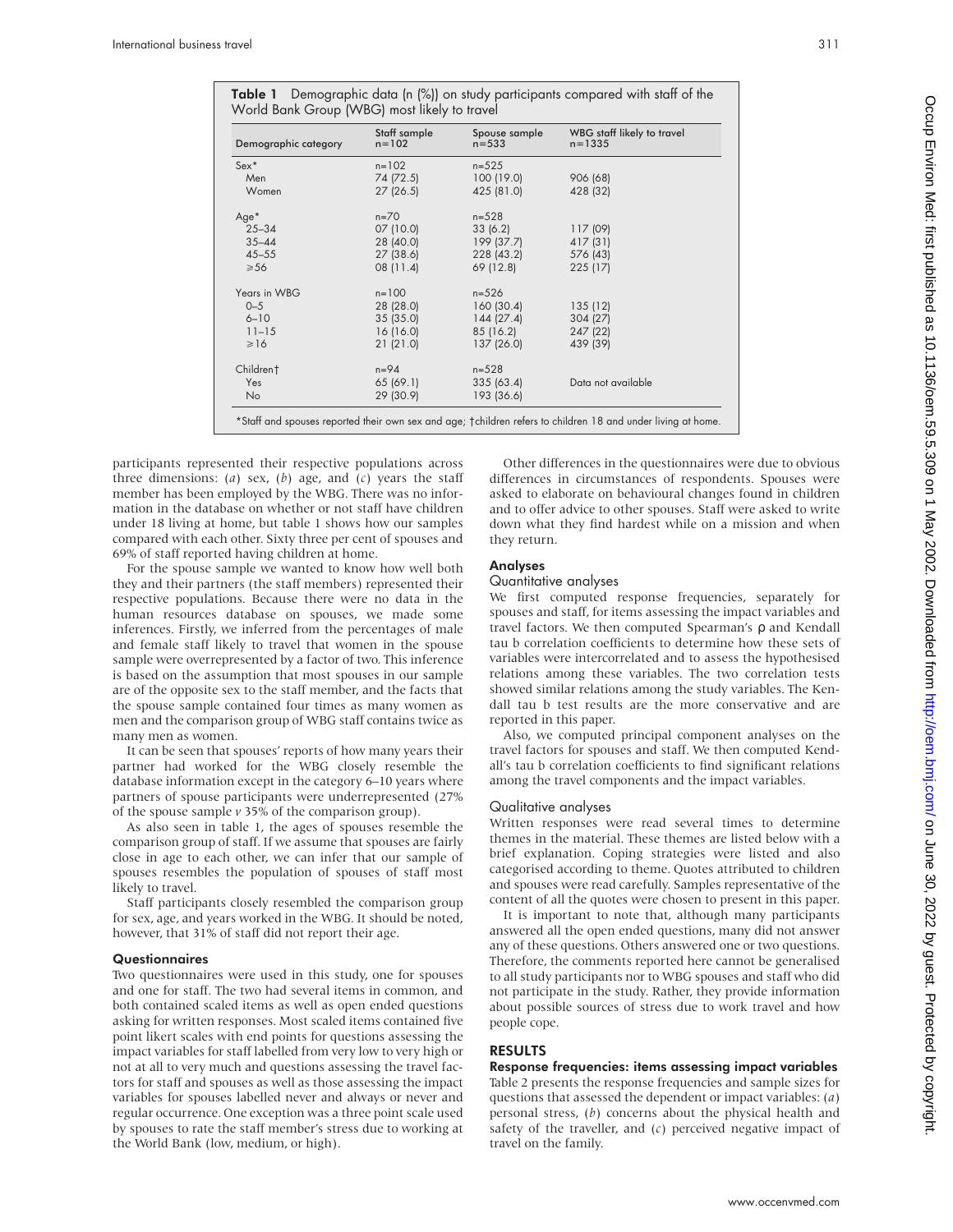### Table 2 Response frequencies and sample sizes (n (%)) for questions assessing impact variables

|                                                                                                                |                             | Response frequencies |          |                          |                                 |     |
|----------------------------------------------------------------------------------------------------------------|-----------------------------|----------------------|----------|--------------------------|---------------------------------|-----|
|                                                                                                                | 1 Low                       | $\overline{2}$       | 3        | $\overline{4}$           | 5 High                          | n   |
| Spouse questions:                                                                                              |                             |                      |          |                          |                                 |     |
| In your opinion, what is the staff member's level of stress due to employment<br>at the WBG?*                  | 19(4)                       |                      | 171 (33) |                          | 332 (64)                        | 522 |
| Do you feel stress when the staff member is on mission?                                                        | 23(4)                       | 70 (13)              | 168 (32) | 128(24)                  | 137 (26)                        | 526 |
| When the staff member is on mission, do you notice a change in your<br>children's behaviour? <sup>†</sup>      | 17(5)                       | 61(18)               | 88 (26)  | 89 (27)                  | 81(24)                          | 336 |
| Do you have concerns about the following? (regarding staff member's travel?)                                   | Physical safety<br>104 (20) |                      | 136 (26) | Airline/airport security | Infectious diseases<br>150 (29) | 518 |
| Staff questions:                                                                                               |                             |                      |          |                          |                                 |     |
| What was your level of stress due to mission travel in 1999?                                                   | 2(2)                        | 6(6)                 | 18(18)   | 39 (39)                  | 35(35)                          | 100 |
| How much did the stress due to mission travel affect your physical health in 1999?                             | 5(5)                        | 14(14)               | 23(23)   | 42 (42)                  | 17(17)                          | 101 |
| To what extent did your mission travel in 1999 have a negative impact on<br>your family or your personal life? | 3(3)                        | 8(8)                 | 23 (23)  | 40 (39)                  | 28 (28)                         | 102 |

Percentages are rounded to the nearest %.

\*This question did not specifically ask about stress due to travel, but we have included it to provide a comparison with how staff rated their travel stress; †although this question does not specify either positive or negative behaviour changes, written comments about changes in children's behaviour indicate<br>that spouses interpreted this to mean undesirable changes in behaviour

#### Spouses

#### Staff member stress

Spouses were asked to rate the staff member's level of stress as a result of working at the WBG on a three point scale (low, medium, or high). Well over half the spouses who answered this question (332 (63%)) indicated that the staff member's level of stress is high. By contrast, low stress was endorsed by only 4% of the sample.

#### Impact on the family

To asses the impact of work travel on the family, we asked spouses to rate (*a*) their own stress, and (*b*) changes in their children's behaviour due to the staff member's work travel. Half the respondents (265 (50%)) rated their stress as four or five indicating that they usually or always feel stress when the staff member is on a mission.

Changes in children's behaviour were interpreted as undesirable changes by almost all respondents, as seen in the written comments asking for examples. Endorsements increased going up the scale, indicating that most spouses find changes in their children's behaviour occasionally, fairly often, or regularly when the other parent is on a mission. It should be noted that 336 spouses answered this question, a considerably smaller number than the total sample (533). This was expected, because almost 37% of spouses reported that they do not have children under 18 living at home (table 1).

### Health and safety

Concerns about the staff member's health and safety were assessed with a checklist containing the items (*a*) physical safety, (*b*) airline or airport security, (*c*) exposure to infectious diseases. Counts for these concerns were 104 (20%), 136 (26%), and 150 (29%) respectively.

### **Staff**

#### Work travel stress

Close to three quarters (74 (74%)) of the staff sample reported high or very high stress (four or five on the scale). This contrasts with about 8% who rated their stress as low or very low with a one or two.

### Impact on <sup>p</sup>hysical health

Over half the respondents (59 (59%)) endorsed a four or five on this question, indicating much concern with how travel affects one's physical health, whereas 19 (19%) said that they have little concern for their physical health as a result of work travel by endorsing a one or two.

### Impact on the family or personal life

Staff were also asked to rate the negative impact of work travel on their family or personal life. Most staff rated the negative impact at four or five (68 (67%)). A much smaller percentage endorsed the lower end of the scale (11 (11%)).

### Response frequencies for items assessing travel factors

Table 3 contains the questions used to assess the travel factors hypothesised to predict ratings on the impact variables. Area of travel was not included because we were not able to use the data from spouses; the question was worded poorly and elicited multiple responses which were difficult to analyze. Area of travel for staff was not significantly associated with any impact variable and was also eliminated.

Responses to the items asking for number of days of travel in 1999 were averaged and also categorised into three groups  $(0-60, 61-90, \geq 90 \text{ days})$  for further analysis. Numbers and percentages are presented for each category, and the mean number of travel days, as perceived by spouses and staff, are also presented in this table.

### Response frequencies that were of particular interest

Mean number of days travelled by staff was 86.49 as estimated by spouses and 94.33 as estimated by staff. Thirty eight per cent of spouses said their partner travelled more than 90 days in 1999. Over half of the staff endorsed the  $\geq 90$ . It seems from these reports that a significant number of staff travel in excess of 90 days, the official WBG recommended maximum number of days of travel per year.

Twenty eight per cent of spouses reported that the shortest time between missions was 14 days or less, but over 66% of staff reported that their shortest turn around time was 14 days or less.

Close to half of both spouses (276 (52%)) and staff (49 (48%)) said that the traveller never takes recuperative leave upon returning from missions. Only 2% of spouses and 4% of staff said that the traveller always takes recuperative leave upon return from a mission.

Sixty nine per cent of staff indicated that they never or rarely feel as if they can refuse a mission without jeopardising their career. By contrast, 11% said they can usually or always safely refuse work travel.

### Correlations between study variables

### Spouse responses

Impact variables

We found that spouses' ratings of staff members' stress due to working for the WBG were significantly positively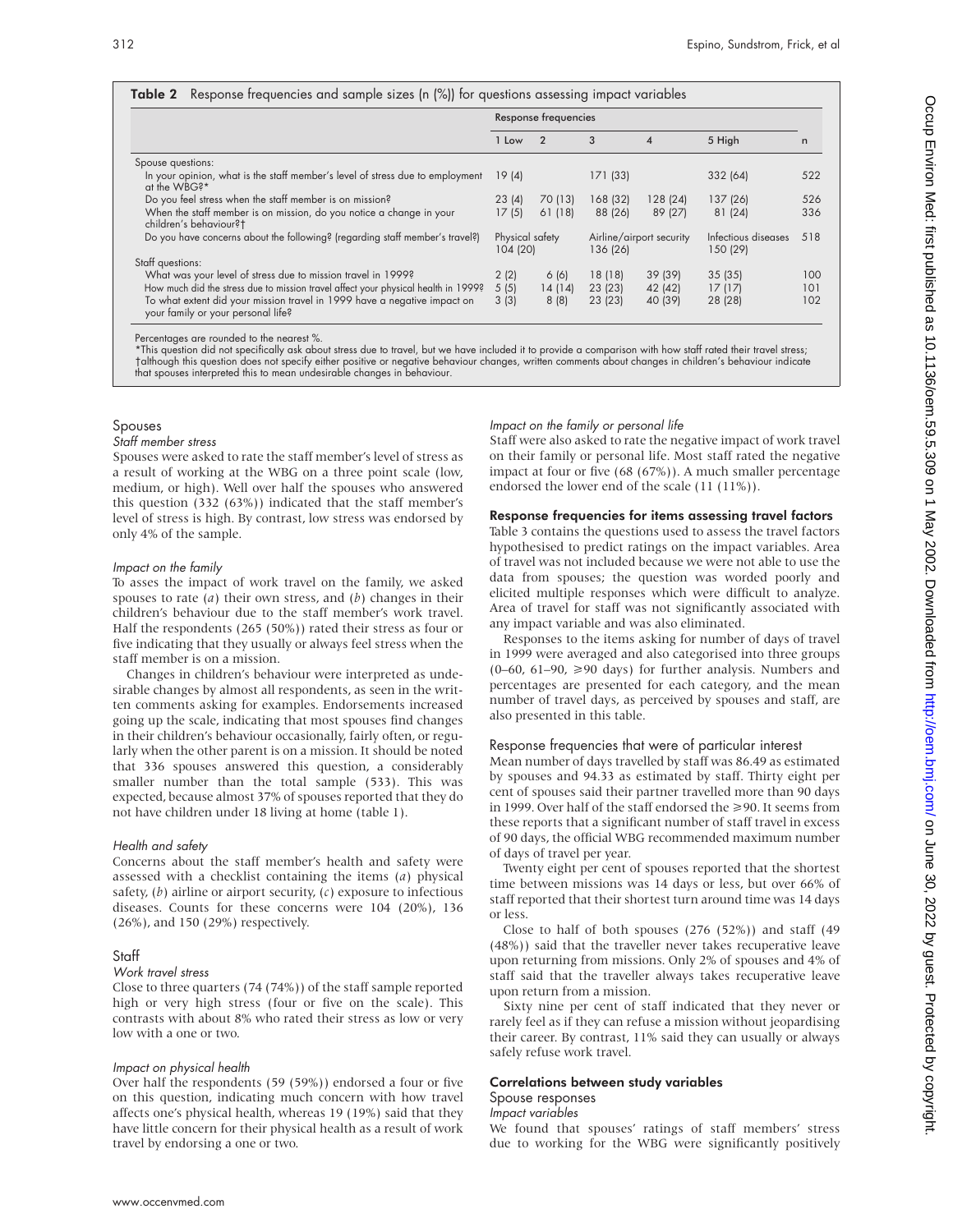|                                                                                                                                                                                                                                                                                                                                                                                                                                                                   | Response frequencies                                        |                                                                                      |                                                                                   | Mean days of travel = $86.49$                                                              |                                                                             |                                       |
|-------------------------------------------------------------------------------------------------------------------------------------------------------------------------------------------------------------------------------------------------------------------------------------------------------------------------------------------------------------------------------------------------------------------------------------------------------------------|-------------------------------------------------------------|--------------------------------------------------------------------------------------|-----------------------------------------------------------------------------------|--------------------------------------------------------------------------------------------|-----------------------------------------------------------------------------|---------------------------------------|
| Questions assessing travel factors                                                                                                                                                                                                                                                                                                                                                                                                                                | $0 - 60$ days                                               | $\overline{2}$<br>$61-90$ days                                                       | 3<br>$\geqslant$ 90 days                                                          |                                                                                            |                                                                             | n                                     |
| Spouse questions (n=533):<br>What was the total number of days the staff member travelled in 1999?                                                                                                                                                                                                                                                                                                                                                                | 158 (36)                                                    | 115(26)                                                                              | 169 (38)                                                                          |                                                                                            |                                                                             | 442                                   |
| How long was your longest mission in 1999?<br>What was the shortest period the staff member was home between missions?                                                                                                                                                                                                                                                                                                                                            | $0 - 7$ days<br>12(2)<br>42(8)                              | $\overline{2}$<br>$8 - 14$ days<br>84 (16)<br>102(20)                                | 3<br>$15-21$ days<br>153 (29)<br>186 (36)                                         | $\overline{4}$<br>22-42 days<br>242 (47)<br>116(22)                                        | 5<br>43-100 days<br>29(6)<br>76 (15)                                        | 520                                   |
| Did the staff member leave for a mission on or just before a weekend in 1999?<br>When returning from a mission, did the staff member take time for rest and recuperation?<br>How often did mission dates change at the last minute?<br>How often did these changes affect family plans/celebrations/important dates?<br>How often did the staff member miss family celebrations/events/important dates due to mission travel?                                     | Never<br>9(2)<br>276 (52)<br>33(6)<br>34(7)<br>17(3)        | $\overline{2}$<br>Rarely<br>17(3)<br>131(24)<br>135 (26)<br>118(23)<br>72 (14)       | 3<br>Occasionally<br>107 (20)<br>83 (16)<br>200 (38)<br>197 (38)<br>209 (40)      | $\overline{4}$<br>Fairly often<br>239(45)<br>26(5)<br>102 (19)<br>109(21)<br>171(32)       | 5<br>Regular occurrence<br>155(29)<br>12(2)<br>57(11)<br>56 (11)<br>58 (11) | 527<br>528<br>527<br>514<br>527       |
| Staff questions (n=102):<br>Total mean days of travel<br>In total, how many nights were you away from home on mission travel in 1999?                                                                                                                                                                                                                                                                                                                             | $0 - 60$ days<br>20(21)                                     | $\overline{2}$<br>$61-90$ days<br>23(24)                                             | 3<br>$\geqslant$ 90 days<br>52(55)                                                | Mean days of travel = $94.33$                                                              |                                                                             | 95                                    |
| How long was your longest mission in 1999?<br>What was the shortest period you were at home between missions in 1999?                                                                                                                                                                                                                                                                                                                                             | $0 - 7$ days<br>8(8)<br>34 (36)                             | $\overline{2}$<br>$8 - 14$ days<br>11(11)<br>28 (30)                                 | 3<br>$15-21$ days<br>20 (20)<br>16(17)                                            | $\overline{4}$<br>$22 - 42$ days<br>51(51)<br>11(12)                                       | 5<br>43-100 days<br>10(10)<br>5(5)                                          | 100<br>94                             |
| Did you take recuperative leave upon returning?<br>How often did you leave on or before a weekend?<br>How often did mission dates change at the last minute?<br>Did the changes in mission date affect your family plans and celebrations?<br>Do you feel that you have control over the timing, location, and duration of mission travel?<br>Do you feel that you can "safely" refuse a mission (that you can do so without jeopardizing your career prospects)? | Never<br>49 (48)<br>1(1)<br>4(4)<br>6(6)<br>8(8)<br>22 (22) | $\overline{2}$<br>Rarely<br>18(18)<br>7(7)<br>21(21)<br>14(14)<br>22 (22)<br>49 (49) | 3<br>Occasionally<br>17(17)<br>15(15)<br>40 (39)<br>45 (46)<br>41 (40)<br>18 (18) | $\overline{4}$<br>Fairly often<br>14(13)<br>47 (46)<br>30(29)<br>26 (27)<br>30(29)<br>9(9) | 5<br>Always<br>4(4)<br>32(31)<br>7(7)<br>7(7)<br>1(1)<br>2(2)               | 102<br>102<br>102<br>98<br>102<br>100 |

www.occenvmed.com www.occenvmed.com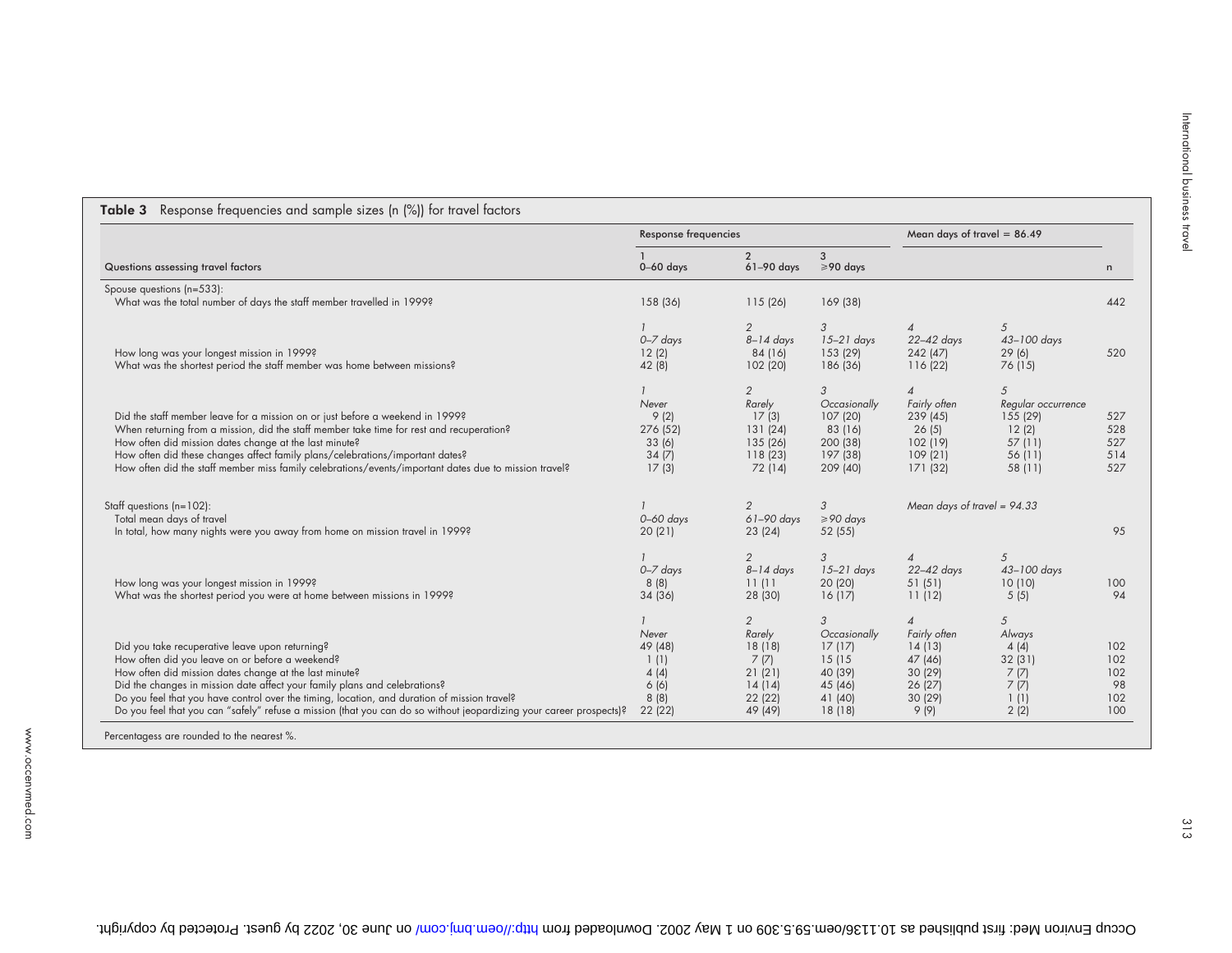| <b>Table 4</b> Correlations (Kendall's tau b) between<br>impact variables: spouse responses |                 |                         |                        |                         |  |  |
|---------------------------------------------------------------------------------------------|-----------------|-------------------------|------------------------|-------------------------|--|--|
|                                                                                             |                 |                         | Family                 |                         |  |  |
| Impact variables                                                                            | Staff<br>stress | Staff<br>health         | Spouse<br>stress       | Children's<br>behaviour |  |  |
| Staff stress                                                                                |                 | $0.172***$<br>$n = 512$ | $0.247**$<br>$n = 518$ | 0.075<br>$n = 331$      |  |  |
| Staff health                                                                                |                 |                         | $0.230**$<br>$n = 515$ | 0.062<br>$n = 328$      |  |  |
| Family<br>Spouse stress                                                                     |                 |                         |                        | $0.375**$<br>$n = 332$  |  |  |
| Children's behaviour                                                                        |                 |                         |                        |                         |  |  |

Staff stress, spouses' ratings of the staff member's stress due to working in the WBG; staff health, spouses' concern about the health/safety of the traveller; spouse stress, spouses' ratings of their own stress due to their mates' mission travel; children's, behaviour changes in children resulting from the travel of a parent. \*Significant at α=0.05; \*\*Significant at α=0.01; \*\*\*Significant at  $α=0.001$ .

correlated with ratings of their own stress and their concern with travellers' health and safety but not with their children's behavioural changes. Spouses' perceptions of their own stress due to their partner's travel were also significantly positively correlated with children's behavioural changes due to a parent's travel. Children's behaviour was not associated with estimations of staff stress nor with concerns about the health and safety of the traveller (table 4).

#### Travel factors

There were numerous significant correlations among the spouse responses to questions assessing the travel factors in table 5. Most notably are the significant relations between interference with family plans of last minute schedule changes, and missed family celebrations with days away from home, longest mission, shortest time between trips, and last minute change in travel dates.

| Impact variables                                                                                                                                                                                                                            | <b>Stress</b> | <b>Health</b>          | Family                 |
|---------------------------------------------------------------------------------------------------------------------------------------------------------------------------------------------------------------------------------------------|---------------|------------------------|------------------------|
| <b>Stress</b>                                                                                                                                                                                                                               |               | $0.621**$<br>$n = 100$ | $0.674**$<br>$n = 100$ |
| Health                                                                                                                                                                                                                                      |               |                        | $0.549**$<br>$n = 100$ |
| Family                                                                                                                                                                                                                                      |               |                        |                        |
| Stress, self reported ratings of stress level due to travel; health,<br>perceived effect of travel stress on one's physical health; family,<br>perceived negative impact of mission travel on family.<br>$*\alpha = 0.05; **\alpha = 0.01.$ |               |                        |                        |

As can be seen in table 6, the impact variables were highly intercorrelated (above 0.54; p=0.01 for all combinations).

### Travel factors

Significant correlations among the travel factors (table 7) showed that total days away from home in 1999 was associated with staff's longest mission and shorter time between missions. Staff who reported the longest missions tended to take recuperative leave upon return.

Additional significant correlations were clustered in the last five items. Staff who were most likely to depart on or before weekends reported more interference with family plans, and less perceived ability to refuse missions without jeopardising their career. Staff who reported frequent changes in travel plans also reported more interference with family plans and less ability to control travel. Also staff who thought that they had less control over travel also perceived that they were unable to safely refuse travel. These correlations point to a common control factor.

### Relations among study variables: impact variables and travel factors

We tested for significant associations ( $\alpha \le 0.05$ ) between the travel factors and the impact variables and between the

| Table 5 Correlations (Kendall's tau b) between travel factors: spouse responses |              |                        |                              |                              |                               |                    |                               |                                         |
|---------------------------------------------------------------------------------|--------------|------------------------|------------------------------|------------------------------|-------------------------------|--------------------|-------------------------------|-----------------------------------------|
| <b>Travel factors</b>                                                           | $\mathbf{1}$ | $\overline{2}$         | 3                            | $\overline{\mathbf{4}}$      | 5                             | 6                  | $\overline{7}$                | 8                                       |
| 1 Days away from home                                                           |              | $0.438**$<br>$n = 435$ | $-0.315**0.029$<br>$n = 434$ | $n = 440$                    | 0.060<br>$n = 440$            | 0.058<br>$n = 438$ | $0.103*$<br>$n = 431$         | $0.313**$<br>$n = 439$                  |
| 2 Longest mission                                                               |              |                        | $-0.011$<br>$n = 512$        | $0.110**0.091*$<br>$n = 517$ | $n = 518$                     | 0.068<br>$n = 516$ | $0.090*$<br>$n = 506$         | $0.304**$<br>$n = 516$                  |
| 3 Shortest time between trips                                                   |              |                        |                              | 0.003<br>$n = 518$           | $-0.018$<br>$n = 519$         | $n = 520$          | $n = 507$                     | $-0.122**-0.111**-0.191**$<br>$n = 518$ |
| 4 Recuperative leave upon<br>return                                             |              |                        |                              |                              | $-0.146**-0.053$<br>$n = 524$ | $n = 523$          | $-0.012$<br>$n = 510$         | $-0.063$<br>$n = 522$                   |
| 5 Departure on or before<br>weekends                                            |              |                        |                              |                              |                               | 0.068<br>$n = 523$ | $0.086*$<br>$n = 510$         | $0.165**$<br>$n = 523$                  |
| 6 Change in travel dates                                                        |              |                        |                              |                              |                               |                    | $0.588**0.238**$<br>$n = 514$ | $n = 523$                               |
| 7 Interference with family<br>plans                                             |              |                        |                              |                              |                               |                    |                               | $0.382**$<br>$n = 511$                  |
| 8 Missed family celebrations                                                    |              |                        |                              |                              |                               |                    |                               | $\qquad \qquad -$                       |
| $*\alpha = 0.05; **\alpha = 0.01.$                                              |              |                        |                              |                              |                               |                    |                               |                                         |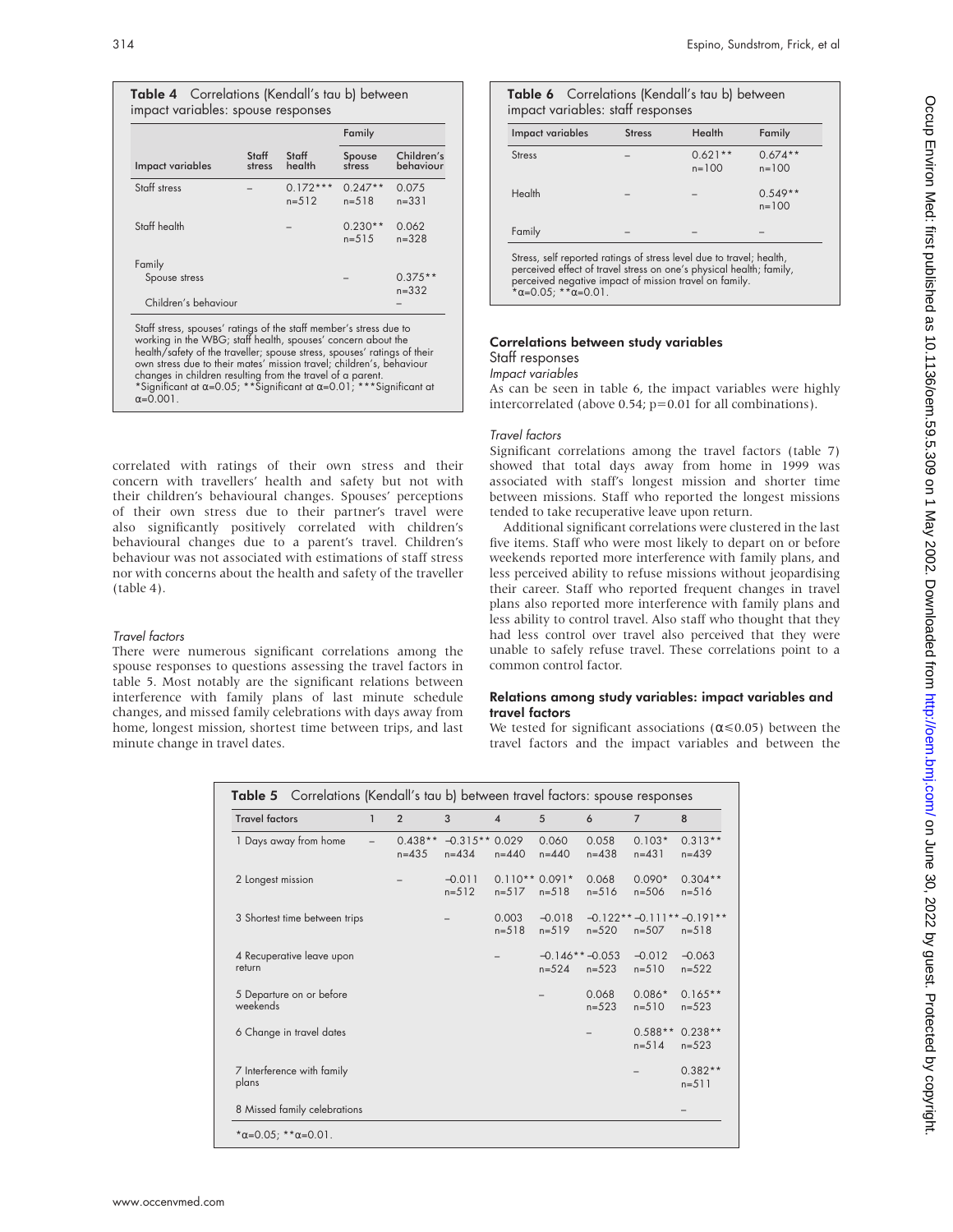| <b>Travel factors</b>             | $\overline{2}$        | 3                      | $\overline{\mathbf{4}}$ | $5\overline{)}$       | 6                     | $\overline{7}$        | 8                      | 9                      |
|-----------------------------------|-----------------------|------------------------|-------------------------|-----------------------|-----------------------|-----------------------|------------------------|------------------------|
| 1 Days away from home             | $0.452**$<br>$n = 93$ | $-0.245**$<br>$n = 89$ | 0.124<br>$n = 95$       | 0.072<br>$n = 95$     | $-0.014$<br>$n = 95$  | 0.052<br>$n = 91$     | 0.149<br>$n = 95$      | 0.092<br>$n = 93$      |
| 2 Longest mission                 |                       | 0.166<br>$n = 92$      | $0.212*$<br>$n = 101$   | 0.051<br>$n = 100$    | $-0.061$<br>$n = 100$ | 0.006<br>$n = 96$     | 0.034<br>$n = 100$     | 0.082<br>$n = 98$      |
| 3 Shortest time between trips     |                       | $\qquad \qquad -$      | 0.105<br>$n = 94$       | 0.105<br>$n = 94$     | $-0.008$<br>$n = 94$  | 0.022<br>$n = 92$     | 0.153<br>$n = 94$      | 0.063<br>$n = 92$      |
| 4 Recuperative leave upon return  |                       |                        |                         | $-0.051$<br>$n = 102$ | $-0.083$<br>$n = 102$ | $-0.058$<br>$n = 98$  | $-0.007$<br>$n = 102$  | $-0.083$<br>$n = 100$  |
| 5 Departure on or before weekends |                       |                        |                         |                       | 0.130<br>$n = 102$    | $0.179*$<br>$n = 98$  | 0.154<br>$n = 102$     | $0.281**$<br>$n = 100$ |
| 6 Last minute changes             |                       |                        |                         |                       |                       | $0.627**$<br>$n = 98$ | $0.332**$<br>$n = 102$ | 0.114<br>$n = 100$     |
| 7 Interference with family plans  |                       |                        |                         |                       |                       |                       | $0.335**$<br>$n = 98$  | $0.276**$<br>$n = 96$  |
| 8 Control over travel             |                       |                        |                         |                       |                       |                       |                        | $0.387**$<br>$n = 100$ |
| 9 Ability to refuse a mission     |                       |                        |                         |                       |                       |                       |                        |                        |

demographic variables and the impact variables with Kend- $*\alpha = 0.05$ ;  $*\alpha = 0.01$ 

all's tau b correlation coefficients. These tests were meant to discover which travel factors predict perceptions of staff stress, concern about travellers' health and safety, and negative effects on travellers' families.

#### Spouses

Table 8 contains the results of these tests for spouse responses. There are several interesting findings. All the travel factors were significantly correlated with at least one of the impact variables.

Three travel factors (days away from home, change in travel dates affecting family plans, and missed family celebrations) were significantly associated with all the impact variables. We label these "family as a priority" factor.

Spouses' self reported stress was significantly associated with six out of eight predictors. The exceptions were time between trips and whether or not the staff member took recuperative leave upon return.

Children's behavioural changes due to work travel of a parent were predicted by more days away from home, longer missions, last minute changes in travel schedules, interference of last minute changes with family plans, and more times the traveller missed family celebrations or events.

Greater self reported stress was reported by female spouses, younger spouses, and those who had children under 18 living at home. Spouses who had children at home also estimated the staff member's stress to be higher than those who did not have children at home. Female spouses reported more concern with the traveller's health and safety than male spouses.

### Staff

Table 9 contains the correlation coefficients for staff responses. Staff who reported more days away from home rated their stress level and the negative impact of their travel on their family more highly than those reporting fewer days away. Shortest time between trips was associated with greater negative impact on the family. Interestingly, last minute changes in travel dates were not significantly associated with any of the

impact variables, but interference of last minute changes of travel dates with family plans predicted all the impact variables. These findings parallel the spouse sample's "family as a priority" factor already noted. The control variables, "control over travel" and "ability to refuse travel" were also significantly associated with all the impact variables.

Among the demographic variables only "children" was significant. Staff who had children under 18 living at home reported greater negative impact of work travel on their family.

### Principal component analyses on travel factors Spouses

Factor analysis (unrotated factor solution) resulted in the reduction of travel factors for spouses to three components: (*a*) family disruption (changing travel dates affecting family plans and the traveller missing family celebrations); (*b*) amount of travel (longest mission and number of days away from home); and (*c*) rest and recuperation (not leaving on or before the weekend and taking time to rest and recuperate after returning home).

### Staff

Factor analysis (unrotated factor solution) for staff resulted in the reduction of travel factors to four components: (*a*) family disruption or staff control (changing travel dates, interference with family plans of last minute changes in travel dates, lack of control over timing and duration of travel, and inability to refuse travel without jeopardising one's career); (*b*) Amount of travel (longest mission and days away from home); (*c*) Time between missions (turn around time); and (*d*) rest and recuperation (not leaving on or shortly before weekends and taking time to rest and recuperate after returning home).

#### Significant associations of the principal components with perceptions of stress Spouses

Table 10 contains the Kendall's tau b correlation coefficients for associations between the principal components and spouses'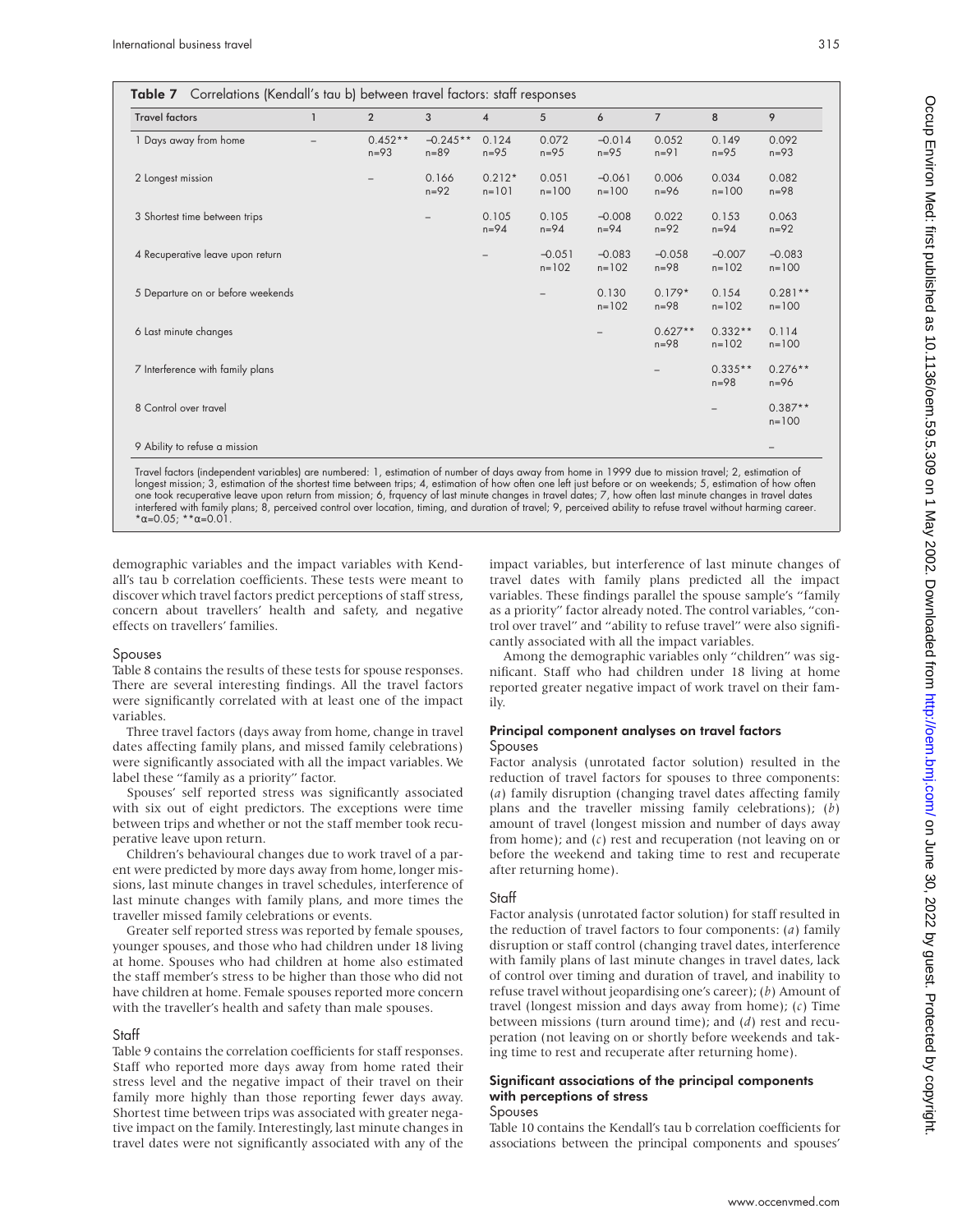Table 8 Kendall's tau b correlation coefficients of impact (dependent variables) with travel factors (independent variables) and demographic variables: spouse responses

|                                       | Impact variables    |               |                |                                    |
|---------------------------------------|---------------------|---------------|----------------|------------------------------------|
|                                       |                     |               | Family         |                                    |
|                                       | <b>Staff stress</b> | Health/safety |                | Spouse stress Children's behaviour |
| Travel factors:                       | $r=0.146**$         | $r=0.116**$   | $r = 0.138**$  | $r=0.121*$                         |
| Days away from home                   | $n = 4.3.5$         | $n = 430$     | $n = 437$      | $n=271$                            |
| Longest mission                       | $r = 0.064$         | $r=0.135**$   | $r=0.162**$    | $r=0.155**$                        |
|                                       | $n = 509$           | $n = 505$     | $n = 513$      | $n = 328$                          |
| Shortest time between trips           | $r=-0.137**$        | $r=-0.041$    | $r=-0.071$     | $r=-0.064$                         |
|                                       | $n = 512$           | $n = 509$     | $n = 515$      | $n = 329$                          |
| Departure on or before                | $r = 0.052$         | $r = 0.071$   | $r=0.111**$    | $r = 0.050$                        |
| weekends                              | $n = 516$           | $n = 512$     | $n = 520$      | $n = 333$                          |
| Recuperative leave on return          | $r=-0.127**$        | $r=-0.189*$   | $r=-0.071$     | $r = 0.084$                        |
|                                       | $n = 517$           | $n = 513$     | $n = 513$      | $n = 333$                          |
| Last minute change in travel          | $r=0.151**$         | $r = 0.066$   | $r=0.152**$    | $r=0.154**$                        |
| dates                                 | $n = 517$           | $n = 513$     | $n = 521$      | $n = 334$                          |
| Change in dates affects family        | $r = 0.158**$       | $r=0.098**$   | $r = 0.213***$ | $r=0.217**$                        |
| plans                                 | $n = 506$           | $n = 501$     | $n = 509$      | $n = 327$                          |
| Missed family celebrations            | $r=0.234**$         | $r=0.215**$   | $r=0.264**$    | $r=0.161**$                        |
|                                       | $n = 519$           | $n = 514$     | $n = 522$      | $n = 335$                          |
| Demographic variables:                | $r=-0.077$          | $r = 0.089*$  | $r = 0.93*$    | $r=-0.025$                         |
| Sex                                   | $n = 517$           | $n = 513$     | $n = 521$      | $n = 331$                          |
| Age                                   | $r = 0.022$         | $r=-0.047$    | $r=-0.137**$   | $r=-0.078$                         |
|                                       | $n = 519$           | $n = 515$     | $n = 523$      | $n = 335$                          |
| Children                              | $r=-0.086*$         | $r = 0.023$   | $r=-0.218**$   | Spouses with no children           |
|                                       | $n = 519$           | $n = 515$     | $n = 523$      | did not answer this question       |
| Years staff member in WBG             | $r = 0.053$         | $r = 0.064$   | $r=-0.007$     | $r = 0.018$                        |
|                                       | $n = 518$           | $n = 513$     | $n = 521$      | $n = 334$                          |
| $*\alpha = 0.05$ : $*\alpha = 0.01$ . |                     |               |                |                                    |

perceptions of stress in themselves, their children (behavioural changes), and their spouse. Significant associations were found between the family disruption component and all the measures of stress (self reported spouse stress, spouses' perceptions of staff stress, and spouses' perceptions of children's behavioural changes). Correlations between the other two principal components and the stress measures were not significant.

### Staff

Table 11 contains the correlation coefficients showing the associations between the principal components for the travel factors and the measures of stress for staff. As with spouse responses, the family disruption component is significantly associated with all measures of stress. The amount of travel component and the turnaround component are significantly associated only with perceived negative impact on the family. The rest and recuperation component was not significantly associated with staffs' perceptions of stre*ss.*

### Perceived impact of work travel: written responses: spouses

Spouses were asked to write about the effect of work travel on their children. Although many participants who have children did not respond to these questions, many did, and their messages are listed and briefly elaborated.

### Children's behavioural changes

Most written responses described negative behavioural changes in young children. These included (*a*) crying, (*b*)

nervousness, (*c*) "clinging," (*d*) trouble sleeping, (*e*) arguing with parent or peers, (*f*) defying rules at home or at school, (*g*) difficulty concentrating on school work, (*h*) asking many questions about why the parent had to go away and when the parent is coming home, and (*i*) comments indicating fear that the parent will not return.

Responses about older children usually centred around their adaptation to their parent's work travel with no behavioural changes. However, some spouses said that their older children worry about airplane crashes and the traveller's safety in troubled countries.

A few responses indicated that children's behaviour improved while the staff member was on a mission or that children were calmer when the staff member was away.

What children find hardest about a parent's work travel Almost all responses to this question fell into six themes. These are listed and briefly discussed below.

### Lack of daily contact

By far the most frequent responses had to do with children missing the ordinary, everyday involvement with their parent—assistance with homework, bedtime stories, family dinners, rides to school and activities, talking, and playing. Bedtime and weekends were cited as times when some children miss the travelling parent the most.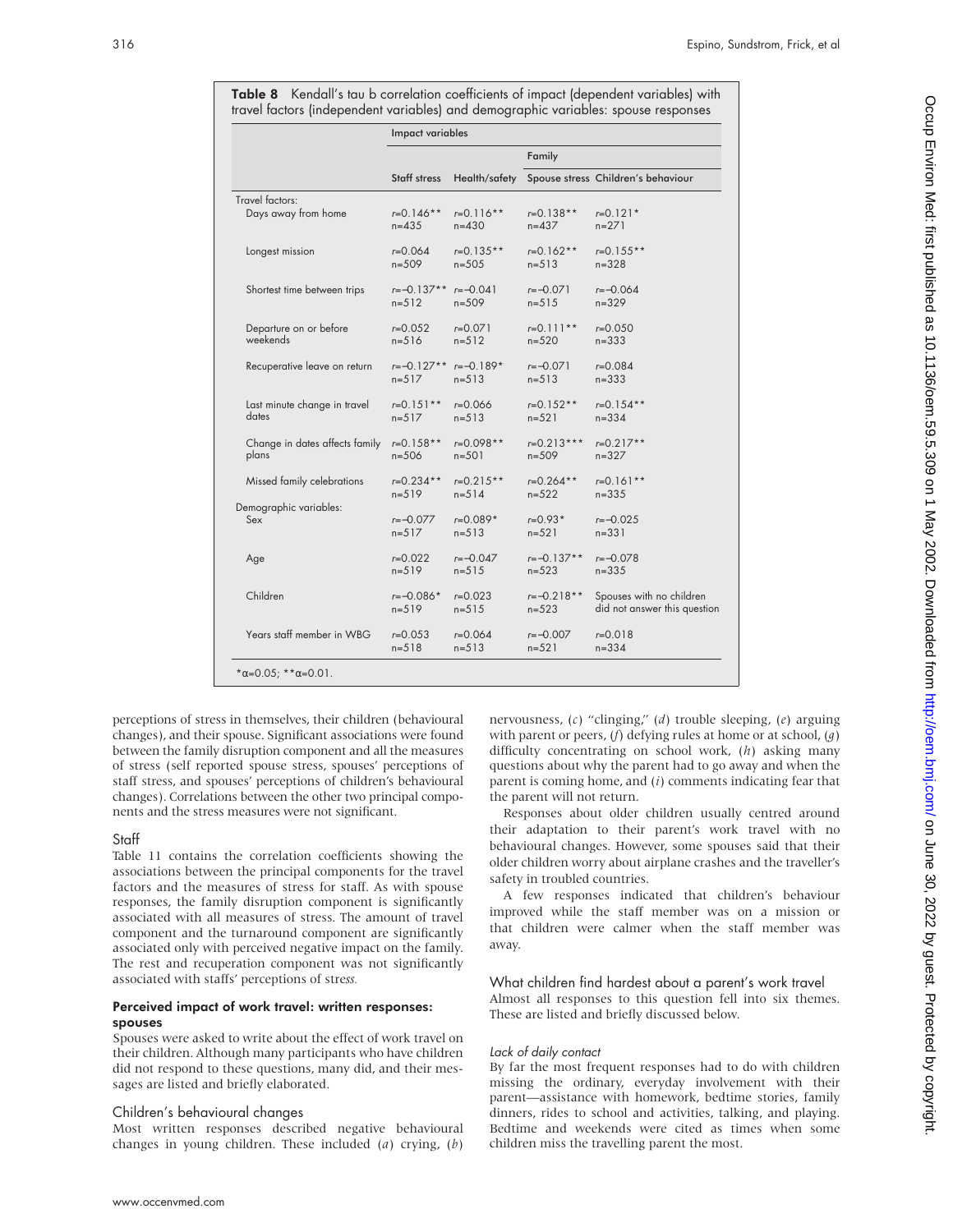Table 9 Kendall's tau b correlation coefficients showing correlations of impact (dependent) variables with travel factors (independent variables) and demographic variables: staff responses

|                                      | <b>Impact variables</b> |               |               |  |  |
|--------------------------------------|-------------------------|---------------|---------------|--|--|
|                                      | <b>Stress</b>           | Health        | Family        |  |  |
| Travel factors:                      |                         |               |               |  |  |
| Days away from home                  | $r=0.261**$             | $r = 0.159$   | $r=0.218*$    |  |  |
|                                      | $n = 94$                | $n = 95$      | $n = 95$      |  |  |
| Longest mission                      | $r = 0.085$             | $r = 0.024$   | $r = 0.044$   |  |  |
|                                      | $n = 98$                | $n = 99$      | $n = 100$     |  |  |
| Shortest time between trips          | $r=-0.146$              | $r=-0.101$    | $r = -258$ ** |  |  |
|                                      | $n = 93$                | $n = 94$      | $n = 94$      |  |  |
| Departure on or before weekends      | $r = 0.040$             | $r = 0.099$   | $r = 0.065$   |  |  |
|                                      | $n = 100$               | $n = 101$     | $n = 102$     |  |  |
| Recuperative leave on return         | $r = 0.014$             | $r=-0.033$    | $r=-0.043$    |  |  |
|                                      | $n = 100$               | $n = 101$     | $n = 102$     |  |  |
| Last minute change in travel dates   | $r = 0.058$             | $r = 0.099$   | $r=0.114$     |  |  |
|                                      | $n = 100$               | $n = 101$     | $n = 102$     |  |  |
| Change in dates affects family plans | $r=0.311**$             | $r=0.271**$   | $r=0.341**$   |  |  |
|                                      | $n = 97$                | $n = 97$      | $n = 98$      |  |  |
| Control over travel                  | $r=0.249**$             | $r=0.251**$   | $r=0.211*$    |  |  |
|                                      | $n = 100$               | $n = 101$     | $n = 102$     |  |  |
| Ability to "safely" refuse a mission | $r = 0.200*$            | $r = 0.245**$ | $r=0.243**$   |  |  |
|                                      | $n = 98$                | $n = 99$      | $n = 100$     |  |  |
| Demographic variables:               |                         |               |               |  |  |
| Sex                                  | $r=-0.033$              | $r = 0.020$   | $r=-0.018$    |  |  |
|                                      | $n = 100$               | $n = 101$     | $n = 102$     |  |  |
| Age                                  | $r=-0.119$              | $r=-0.162$    | $r=-0.105$    |  |  |
|                                      | $n = 68$                | $n = 69$      | $n = 70$      |  |  |
| Children                             | $r=-0.115$              | $r=-0.097$    | $r=-0.271**$  |  |  |
|                                      | $n = 92$                | $n = 93$      | $n = 94$      |  |  |
| Years in World Bank Group            | $r = 0.058$             | $r=-0.004$    | $r = 0.099$   |  |  |
|                                      | $n = 98$                | $n = 99$      | $n = 100$     |  |  |

#### Missing special events

Numerous responses had to do with children finding it difficult when their parent misses birthdays, school performances, sporting events, and holidays.

#### The parent's return

The readjustment after the parent's return was difficult for children according to many spouses. Reasons for this included

Table 10 Kendall's tau b correlation coefficients showing relations between the principal components of the travel factors and the measures of stress: spouses

|                                                    | Measures of stress |            |            |  |  |  |
|----------------------------------------------------|--------------------|------------|------------|--|--|--|
| Principal components of<br>travel factors Spouse's | Self               | Spouse     | Children   |  |  |  |
| responses                                          | $n = 414$          | $n = 413$  | $n = 256$  |  |  |  |
| Family disruption                                  | $0.253***$         | $0.228***$ | $0.215***$ |  |  |  |
| Amount of travel                                   | $-0.026$           | $-0.052$   | 0.017      |  |  |  |
| Rest and recuperation                              | $-0.052$           | $-0.052$   | 0.081      |  |  |  |

 $***\alpha=0.0001$ .

Self, self reported stress due to the staff member's mission travel; spouse, estimated stress experienced by staff member due to working at the WBG; children, spouses' ratings of their children's behavioural changes due to a parent's work travel; family, staff's ratings of the negative impact of their travel on their family. (*a*) irritability and fatigue of the traveller, (*b*) attention shifted to the traveller, (*c*) uncertainty about who is in charge, (*d*) resentment or confusion about having to consult or include the traveller when making plans.

### Long absences

This was mentioned fairly often as difficult for children to handle.

| Table 11 Kendall's tay b correlation coefficients<br>showing relations between the principal components<br>of the travel factors and the measures of stress: staff |                  |                    |                    |  |  |  |
|--------------------------------------------------------------------------------------------------------------------------------------------------------------------|------------------|--------------------|--------------------|--|--|--|
| Staff responses                                                                                                                                                    | Self<br>$n = 83$ | Health<br>$n = 83$ | Family<br>$n = 83$ |  |  |  |
| Family disruption/staff control                                                                                                                                    | $0.334***$       | $0.325***$         | $0.324***$         |  |  |  |
| Amount of travel                                                                                                                                                   | 0.161            | 0.123              | $0.170*$           |  |  |  |
| Time between missions (turn<br>around time)                                                                                                                        | $-0.105$         | $-0.065$           | $-0.174*$          |  |  |  |
| Rest and recuperation                                                                                                                                              | 0.141            | 0.140              | 0.049              |  |  |  |

 $\alpha$ =0.05; \*\*\*\* $\alpha$ =0.0001.

Self, self reported stress due to mission travel; health, estimated impact of travel stress on health; family, ratings of the negative impact of mission travel on the family.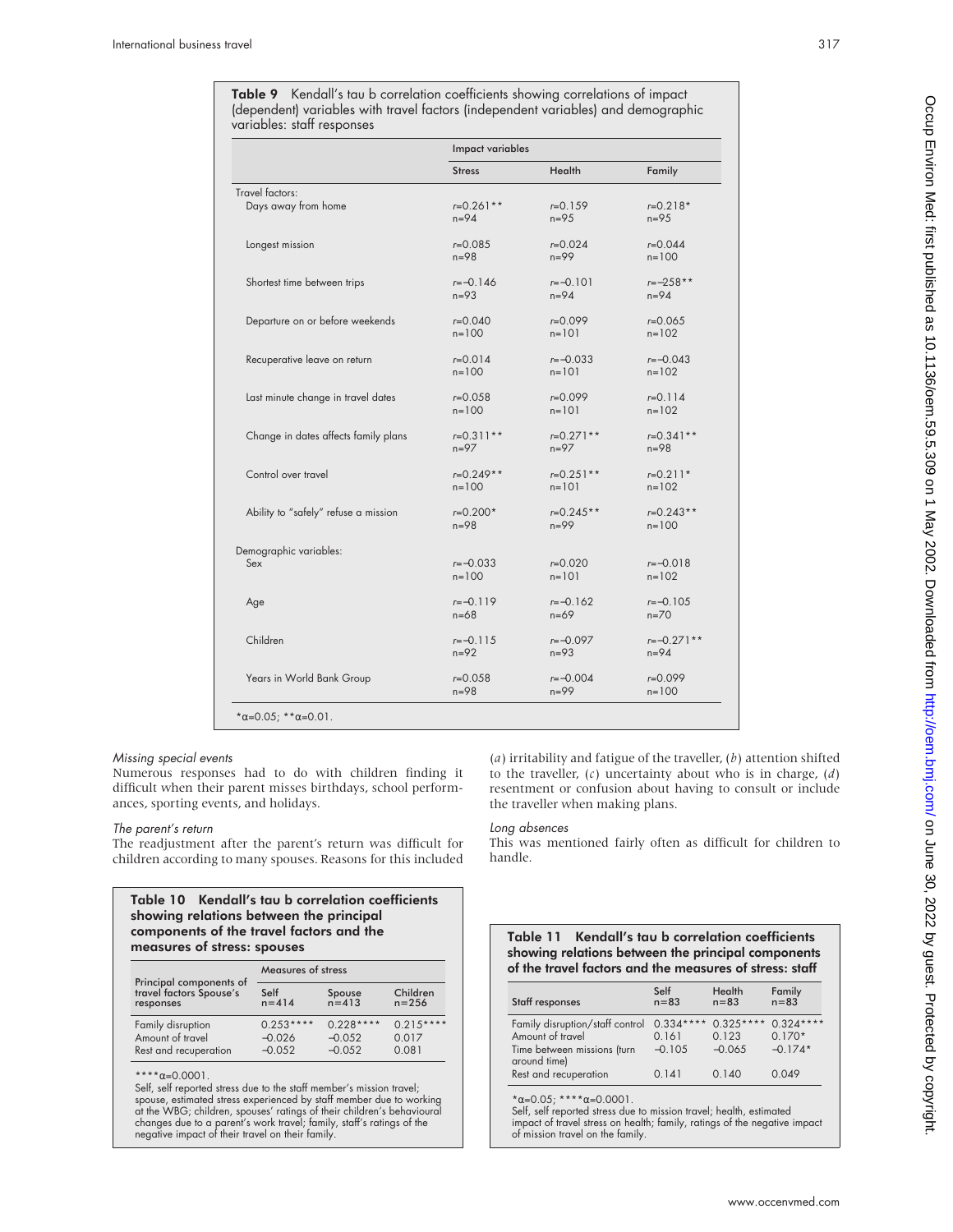### Unpredictability of travel schedule

A few spouses wrote that this was the hardest aspect of work travel for their children.

#### Confusion and fear

Responses in this category had to do with young children not understanding why their parent is absent or feeling unsafe without the presence of a parent, usually the father. As already mentioned, older children worry about their parent's safety.

### Perceived impact of work travel: written responses: staff

The stress of work travel

WBG travel practices

Many staff cited the unpredictability of travel schedules, frequent or "back to back" trips, and long trips to be difficult aspects of travel.

#### Household chores before or after travel

Making arrangements for children's activities, paying bills, cleaning the house, shopping for food, doing laundry, etc were mentioned by many staff as part of the burden of travel.

#### Separation from loved ones

Many staff wrote that separation from their spouse and their children was the most difficult aspect of work travel. There were numerous comments about missing their family, worrying about them, feeling guilty about leaving them, missing family celebrations, and not being available when there is a crisis.

#### Lifestyle of the traveller

Complaints included living in hotels, lack of nutritious or appealing food, difficulty sleeping, and not being able to exercise regularly.

#### Workload

The most common complaint about workload was having to monitor and respond to emails from headquarters while working long hours, including weekends in the field. As a result many staff felt as if they were doing double duty while they were on a mission.

Workload issues were also very salient in what staff wrote about returning to their office after a trip. The substance and tone of responses showed that many staff were overwhelmed just contemplating the backlog of work and administrative tasks that awaited them upon return.

#### Returning home

Two issues were included in the stress of returning home. The first was the backlog of work. The second was the reintegration back into the family. Many staff wrote that there was an awkward period of readjustment when they returned. A few respondents said that their spouse seemed to resent their presence in the family or that they felt like an outsider. Several staff wrote that they want to be available to their family when they return, but that they are often too exhausted or too sick.

### Concerns about physical health

Staff responses to the questions already cited showed some specific information about health issues. Many staff mentioned worrying about getting sick or having experienced being sick while on a mission. Parasites were mentioned several times as problematic. Exhaustion due to difficulty sleeping, long work hours, or jet lag was an issue included by numerous staff in their written comments.

#### Impact on the family Children

The following points were made by staff about what their children found difficult about a parent's work travel: (*a*) missing the parent and feeling vulnerable, (*b*) disappointment when their parent was unable to attend special celebrations and activities, (*c*) missing routine activities with the travelling parent: reading at bedtime, help with homework, going to movies or the park, advice about school or friends, rides to activities, and (*d*) the unpredictability and uncertainty of the travel schedule.

#### Spouse

Staff reported that their work travel negatively affected their spouse in the following ways: (*a*) loneliness, especially evenings and weekends, (*b*) missing the traveller and having to go for long periods of time without contact, (*c*) the burden of managing the household and making decisions alone, (*d*) lack of support during crises, and (*e*) worry about the traveller's safety.

#### Emotional impact of travel and coping strategies Emotional impact

Box 1 provides comments made by children, reported by spouses and staff, that highlight the strain and emotional impact of separation, long absences, and the return of the parent. Box 2 contains comments by both spouses and staff, that show the strain of wok travel.

#### Coping strategies

Participants were asked questions meant to help us understand how they cope with work travel in terms of managing family relations and the home. These are listed in box 3. Keeping the traveller and family "psychologically present" seems to be a strong theme in the list of activities offered by spouses as useful to children and by staff as ways of coping (maintaining contact, following the traveller on the globe and calendar, talking about the traveller and praying for him or her, consulting the traveller about family matters, keeping a picture of the traveller in view, making tape recordings of stories and songs and writing letters before departure, and sending pictures from the field).

### Ineffective coping

Difficulty coping is apparent in a few of the spouses' comments in box 2 (establishing family roles that do not include the traveller, pretending the traveller does not exist, use of alcohol and tranquilisers).

### **DISCUSSION**

The primary purpose of this study was to assess the impact of work travel on families and staff of the WBG to delve deeper into the findings by researchers in the WBG medical department that significantly greater numbers of travelling staff seek help for psychological disorders than non-travelling staff and the strong association between staff's self reported stress due to travel and their perceptions of how their travel impacts their family.<sup>12</sup> Because there are bidirectional influences between the workplace and home, we focused on families by questionning spouses about their experiences of staff members' business travel. We also asked a small sample of staff about the impact of their travel on their family and themselves.

#### Stress levels

We assumed from studies conducted by the medical unit of the WBG that a significant number of study participants would report high levels of stress, concerns about physical health and safety of the traveller, and perceived negative impact on the family as a result of work travel. This assumption was supported by responses from our samples.

#### Spouses

Fifty per cent of spouses reported that they feel high or very high stress because of their partner's work travel. Sixty four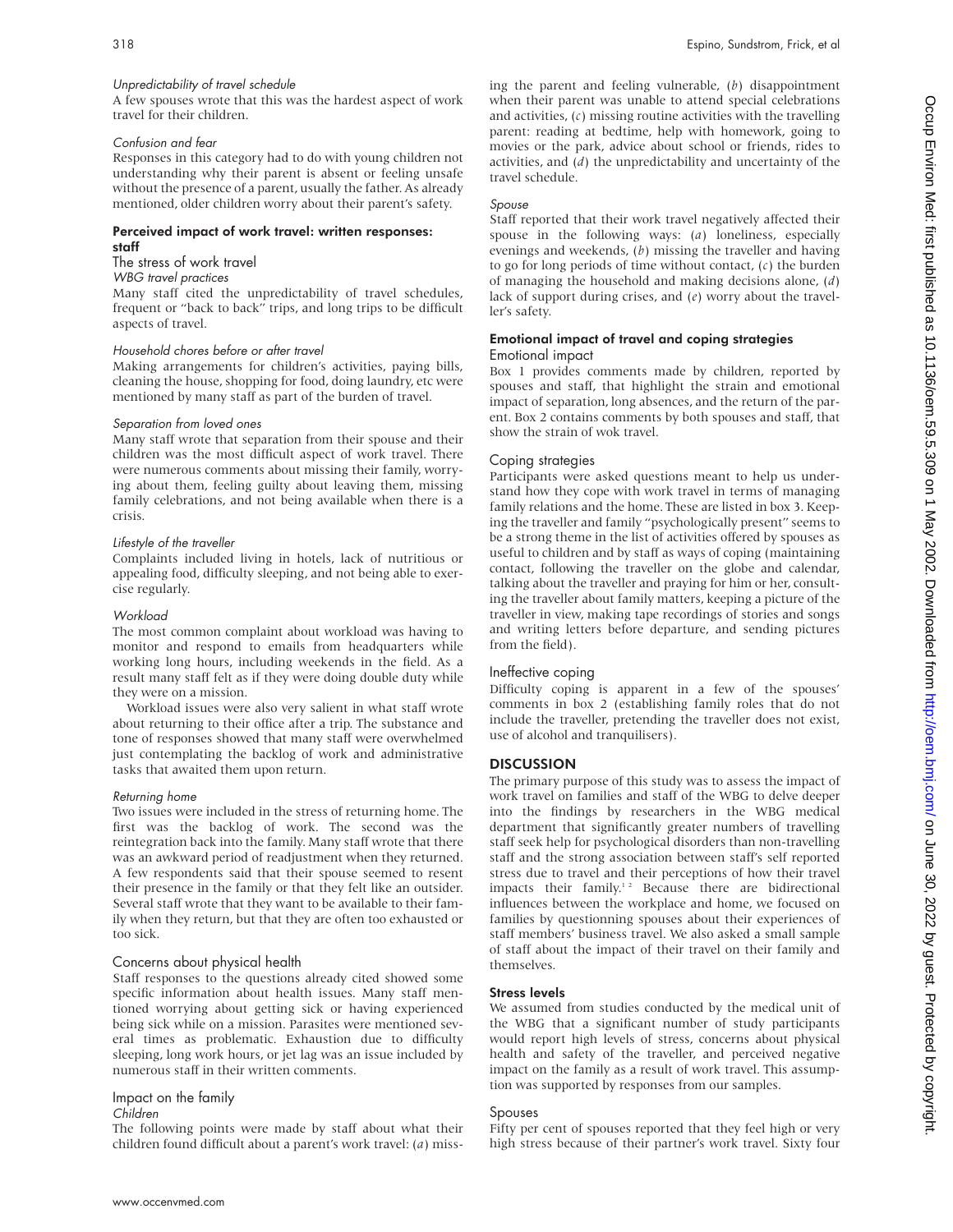### Box 1 Children's comments reported by spouses and staff

#### Separation

"I feel sad" (8 year old).

"Papa no?" (toddler standing at the window awaiting his father's return).

"Will he be safe?" (10 year old).

"Do you think Mom took the baby in her tummy and left because I was a bad girl and didn't clean up?" (3 year old). "I've gotten used to him never being here" (12 year old's response when asked if he misses his dad).

"Today is my birthday. Dad doesn't know how old I am" (6 year old).

"Is my dad coming home one day? Is he really my dad?"

"I miss my mama" (8 year old).

"I miss Dad every day" (11 year old).

"I'm the only one with only my mother in the audience . . .and I'm the one who has the best part (in the school play)".

"I want Papa to take me to the bathroom and bathe me" (2 year old).

"It's the pits that he's away. It sucks that he's away" (13 year old).

"It's a lot harder for everybody when Dad's not here" (9 year old).

"I just get used to being with one parent, following her instructions, then Dad returns, and it's like getting to know him and starting over" (16 year old).

"I forgot what it was like when Daddy comes home. All he does is say, 'no, no, no.' He's so mean" (7 year old).

#### Difficulty with long absences

"Does Dad have another family and house in Country X?" (3 year old).

"I feel like I have only one parent" (16 year old).

"You are always gone when something special happens."

"Dad is always in the sky" (5 year old).

"I forget what he looks like when he's gone so long" (7 year old).

"By now, after so many long trips, don't you think the poor in Country X don't need you anymore?"

"Why should I put my life on hold because you are not able to decide about your travel plans?" (15 year old).

"That's where Daddy works" (3 year old looking at the airport).

"You're never here anyway" (8 year old responding when a travelling parent said "no" to something).

"Why does the Bank make you travel so much? Can't you tell them to send someone else? (8 year old).

"Are you sure Mom will . . .come home again?" (3 year old). "My mom doesn't let me talk to strangers" (9 year old "joking" when opening door for returning father).

"Sometimes it's like he's gone forever, like he died or something" (16 year old).

"Why can't Daddy have a normal job and be around the family like my friends' dads" (7 year old).

"If dad loves us so much, why doesn't he quit his job?" (13 year old).

per cent estimated that the stress of the staff member was high because of working at the WBG. Fifty three per cent reported frequent changes in their children's behaviour (our measure of children's stress) while the staff member was on a mission, and 75% reported concern about the health and safety of their partner when he or she was travelling.

#### Staff

Staff endorsements for a four or five on the scale for these impacts were 74% (personal stress), 59% (effect of travel stress on physical health), and 67% (negative effect on the family). It is interesting to note that the percentage of staff reporting high or very high levels of stress due to work travel was much higher than the percentage of staff reporting high or very high levels of stress in the study of Striker *et al* (36%).2 Striker *et al*

### Box 2 Comments by spouses and staff indicating difficulty with work travel

#### Spouses comments

"Sadly, we have found that keeping his role at home to a minimum helps make the transition from home time to mission time easier. This puts a lot of stress on me."

"My husband missed our son's high school graduation due to business travel. None of us has ever forgotten.'

"It is so often that he is not with us that it has become a norm. We have to adapt to the times that he is around!"

"Frankly, I don't care any more. I feel like a single woman and mother.

"I merely pretend that he does not exist."

"I consume a lot of alcohol and take tranquilisers."

"I spend inordinate amounts of time in a zacuzzi and focus on flying my love back home to me."

"Life goes on for the family here, but when my husband returns, he can't seem to cope with family life and the noise and chaos. The children resent the demands made on them when he returns.'

#### Spouses' comments reported by staff

"Are you married to me or to the bank?"

"What's the point of having a husband if he is gone at crucial moments?"

"I need your help, but you are not here."

"Not again. Don't be sick this time. Is it possible to find jobs

in the bank where you don't need to travel?"

"Again? So fast? How long?"

"You travel too much."

### Staffs' comments

"The travel is just a constant background pain, sort of like a cold sore in your mouth. It hurts, but there is not really anything you can do about it."

 $\mathrm{^{\prime\prime}}$ I miss my kids the most and worry about their welfare. $\mathrm{^{\prime\prime}}$ 

"Nothing prepares the children or me for separation."

"I feel that I am not supporting my family the way I should because of being away.

"I miss a lot of important events with our children at school, extra-curricular activities, etc.'

"Missions greater than 3 weeks are psychologically debilitating."

"I usually return as a basket case: working during the day and falling asleep soon after I get home."

reported on a random sample of travelling staff, whereas our sample may be biased toward staff (and spouses) who felt greater stress. However, our intent was to gain insight into the travel factors affecting travel stress of family and staff, and our samples may have served that purpose well.

It is also interesting to compare the reported stress levels of WBG staff and spouses with those of business travellers with Hyatt Hotels. In the Hyatt travel futures project report on business travellers, it was reported that 37% of business travellers found overnight travel somewhat stressful and 40% found it only a little stressful. Only 5% found it very stressful. Differences in travel practices with those of the WBG staff may explain why Hyatt business travellers felt less stress. Hyatt business travellers spent an average of 3 nights away from home compared with several weeks for many WBG travellers. Hyatt travellers spent an average of 57 days away from home each year, whereas WBG travellers spent over 90 days. Also, 88% of Hyatt staff who engaged in international travel went to developed countries, whereas most WBG travelled to developing countries.<sup>16</sup>

### Predictors of travel stress

### Spouses

Spouses' self reported stress was significantly associated with all but one of the travel factors we tested. Female spouses, younger spouses, and those with children reported greater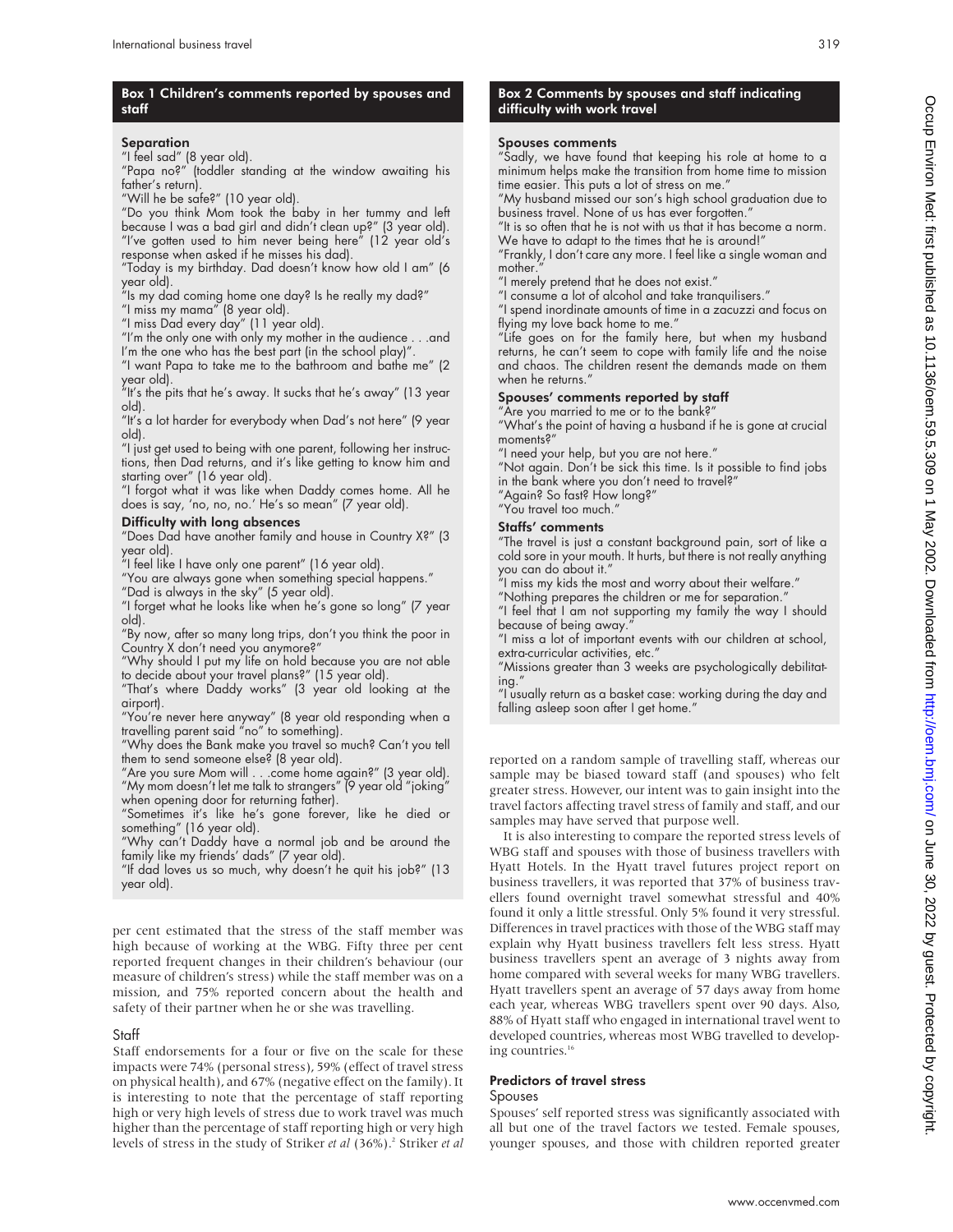### Box 3 Coping with travel

### Rituals and activities helpful to children reported by spouses

- Keep in frequent contact with the traveller (email is especially useful).
- Sneak cards or small gifts made by the children into the traveller's suitcase.
- Follow the traveller's activities on the calendar and the map.
- Maintain the normal routine.
- Assign additional responsibilities to the children.
- Add special activities (sleep overs, dinner in front of the TV, movies).
- Keep children busy at weekends.
- Keep a picture of the traveller so it is easily seen by young children; kiss the picture good night.
- Talk about the absent parent to "include" him or her in the daily routine.
- Pray for the traveller.
- Consult the traveller about family matters.
- Bring the family together for a special meal before or after a mission or both.
- Make a welcome home sign.

#### Spouses recommendations to other spouses

- Maintain frequent contact with the traveller. Keep busy-see friends, visit extended family, do household projects, garden, read, go to movies.
- Be independent—take charge of the household, make decisions, go to school, get a job.
- Accept the lifestyle associated with the WBG.
- Focus on the children—give them special attention, keep them busy.

#### Staff responses

- Attend to practical matters—paying bills, buying groceries, schedule children's activities, distribute travel itinerary.
- Have a special meal with the family. • Talk to the children, explain where going and why, show
- dates on the calendar and countries on the globe. • Tape stories or songs for young children, and write letters to children before the trip.
- Maintain contact with significant others while away.
- Send pictures of oneself in the country visited through the internet.
- Return at the beginning of the weekend.
- Bring back gifts for spouse and children from countries visited.
- Take a day off after returning home.

stress due to their partner's travel. Written comments by both spouses and staff highlighted the burden that many spouses felt when the staff member was on a mission. For the spouse and children left behind the focus was on managing without the other adult and then readjusting when he or she returned. Spouses must handle their own emotional angst and that of their children and also take care of the practical matters in running a household without the help of their partner. Thus frequent and long missions can take a toll, especially if the schedule is unpredictable and interferes with family plans and celebrations. This is most likely more difficult if the spouse works full time outside the home and if he or she travels as well.

### Statt

Staff have many complaints about travel, but they seem to be particularly concerned about the negative impact on their family and lack of control over travel, including inability to refuse travel. Greater self reported stress, concern about physical health, and perceived negative impact on the family (all impact variables) were associated with interference of last minute changes of travel dates with family plans, lack of control over travel, and relative inability to refuse travel without

We were surprised that last minute changes of travel dates did not predict any of the impact variables for staff, except when tied to interference with family plans as seen in the Kendall's tau b correlations. However, the significant correlations between the impact variables and the travel factors for staff (table 5) and the significant correlation of the family disruption and staff control component which emerged from the factor analysis on the travel factors also suggest that control over travel is tied, to a great extent, to concern about the impact of travel on the family.

These findings and those already discussed add to research conclusions by many investigators $17-19$  that lack of control over the job is significantly associated with employee stress and also begs the question of how much of the variance in employee stress from lack of control is actually due to tension between work and personal life.

### Balancing work and family

We suggest that, considered together, these significant correlations point to two important and interconnected concepts—personal control and family as priority—and that they bring to the forefront the conflict between work and family as competing priorities in a particularly salient way. These concepts may be helpful in pointing to policy interventions that could lead to reduction in travel stress. Institutional practices that allow for greater control of timing and duration of travel and an environment that condones refusal of work travel when it interferes with family plans may significantly reduce travel stress and its negative impact on family and personal life.

### Too much travel

Reduction in the amount of travel a year may also alleviate some travel stress, particularly when staff travel over the number of days allowed in the official guidelines. Thirty eight per cent of spouses and 55% of staff reported travel in excess of 90 days, the official WBG limit on travel each year. Enforcing this policy could be helpful, given our finding that total days away from home predicted all impact variables for spouse responses and two out of three for staff responses. Written complaints by staff about long and frequent trips support this notion.

### Emotions and family

Self reported stress in travellers may be arising from or exacerbated by the effect travel has on family relationss, and this in turn may be a contributing factor in the previously reported higher rate of health insurance claims for psychological disorders made by travelling staff. This study made clearer the perceived disruption of family life associated with work travel, the stress of work travel on spouses and children, and the fact that staff are aware of the impact of their travel on their family. Written responses by staff indicating their emotional angst as a result of separation from family, hurtful comments about their absence from spouses and children (table 10), concern about the spouse left behind to manage the household, and findings that family members resent their return support this conclusion. Some comments from spouses contained an undercurrent of resentment or stoic endurance of their partner's absences. One worried about infidelity. Others indicated feelings of loneliness and longing. Given that partners are sensitive to each other's moods, all these emotions might contribute to the development of depression or anxiety for which some travelling staff seek medical help. It would be interesting in future research to compare spouses of travellers and non-travellers to determine whether the spouses of travellers seek help for psychological disorders more often than the spouses of non-travellers.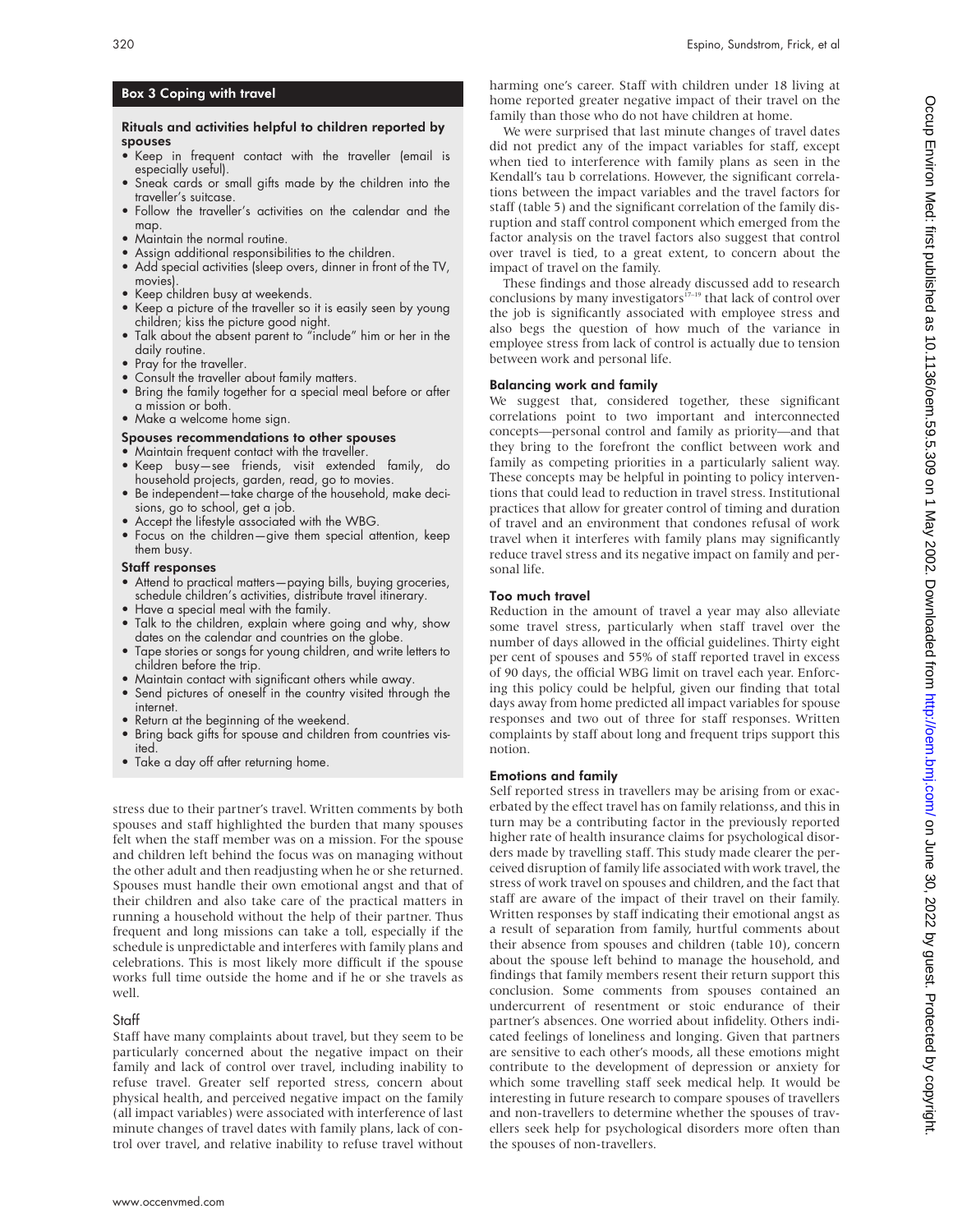#### Stress from physical demands

Travel stress from purely physical demands is clearly evident in written comments by staff who reported jet lag, long hours, lack of sleep, lack of exercise, and illnesses—for example parasites—as part of work travel. Spouses may also experience added physical stress when their partner is away if we consider comments about the burden of managing the household alone (relayed by staff), sleep disturbances in young children, and the need to add special activities to compensate for the absent staff person. More research is needed to determine the amount of variance in total stress accounted for by physical demands on the body related to work travel and how these physical stressors relate to psychological stress.

#### Positive aspects of work travel

Although most of our data point to the high stress and burden of work travel on staff and their families, some of the data are more positive. Some spouses and staff rated their level of stress associated with work travel as low or moderate and the impact on the family as minimal. There were written responses indicating that spouses and children had adjusted to a lifestyle that includes work travel. Some spouses said that the absence of the traveller was relaxing and provided an opportunity to engage in special activities. A few spouses said that their children's behaviour improved when the staff member is away and several older children said that there was no change in the children's behaviour.

Given the results of our quantitative analyses, the fact that very few staff complained about the specific work involved with missions, some positive comments about work travel on staff questionnaires, and our experience working with staff, we think that most operational staff enjoy working in the field and would not be in development work if they did not. Undoubtedly, staff feel a sense of purpose and accomplishment associated with work in developing countries. Staff of the WBG are dedicated to the institution and its mandate to eliminate world poverty, and work travel facilitates this work. Research investigating the positive aspects and effects of work travel on staff and spouses could prove interesting and helpful.

#### Theoretical considerations

Our results cannot be explained by a single theory of occupational stress presented in the introduction. However, some support for several of the theories was found.

#### Demand-control theory

All but one of the "lack of control over travel" items were significantly associated with spouse and staff stress (tables 8 and 9). This lack of control seems to have more to do with disruption to the family than with the job requirements themselves, especially for staff. This is an important finding and one worthy of further investigation.

#### Effort-reward theory

Our results do not support this theory, but we think that the concepts could be useful for future research, especially if spousal pairs are assessed. It would be interesting to study the effort and rewards involved in work travel in staff, because we know from past surveys at the WBG that operational staff prefer work in the field over that at headquarters. We hypothesise that business travellers reap satisfying rewards from their efforts in the field, but that home based spouses do not experience rewards commensurate with their effort when their partner is absent.

#### Transactional theory

Our quantitative results do not consider the transactional theory. However, cognitive appraisal seems to underlie spouses' written responses to do with coping. Some spouses reported their partner's absence in positive terms such as an

opportunity to see family and friends, spend more time with their children, become more independent, etc, whereas others seem to have appraised the absence of their partner in negative terms.

Transactional theory may also apply to staff whose written responses indicated that travel stress may result from the perception that they "can't get everything done," including the "hassles" involved in preparing for a trip, answering emails while in the field, and managing the work load upon return. A heavy accumulation of minor hassles can be very stressful and lead to the perception that one cannot cope successfully. This theory may be helpful in conceptualising future research and also in providing clinical interventions such as cognitive therapy.

#### Conservation of resources

Some written responses by study participants seem to support this theory. Some travelling staff reported that separation from the family was the most difficult aspect of work travel, and also reported loss of ability to exercise, loss of good health when one becomes ill, loss of safety when in an unstable country, and loss of energy from long hours of work and jet lag. Comments from study participants indicate that when a parent is travelling, children lose a storyteller, chauffeur, companion, and supporter. Future research could more carefully test the relation of these concepts to the stress of business travel.

#### Attachment theory

Because of the relatively long and frequent separations involved in WBG travel, attachment theory may be the most useful in conceptualising how spouses, children, and staff react to business travel. This theory seems to underlie both our quantitative and qualitative findings and would be a worthwhile framework for future research. Our strong findings supporting a "family disruption" factor, comments from staff about the separation from family, quotes from children, and comments from both spouses and staff about the awkward or difficult readjustment of the family when the traveller returns (reattachment) all seem to support this theory. Assessment of attachment styles and attachment histories and a more precise look at the emotional reactions of travellers, home based spouses, and children would be important for this research. The intriguing suggestion by Vrombeck that travellers are like securely attached infants who explore the world and then return to a secure base would also be interesting to explore.<sup>6</sup>

#### Limitations of the study

There were many weaknesses in the study that must be taken into consideration when interpreting the results. Firstly our samples were not randomly selected, nor were they entirely representative of WBG travelling staff and spouses. It is possible that both samples were biased toward participants who find work travel more stressful than the populations as a whole and who have more trouble coping. Secondly, demand characteristics were high—that is, the items on the questionnaires may have primed participants to answer in a particular way (complaints) to meet the expectations of the researchers. Thirdly, our scales were not consistent across items, making the interpretation of quantitative analyses more difficult. Fourthly, the item on the spouse questionnaire asking for an estimation of staff stress due to working in the WBG did not specifically consider travel stress. If the item had been worded due to work travel, responses may have been different. Fifthly, many participants did not respond to the items calling for written responses and their issues may not be represented here. Sixthly, we used a design between people which provided some insight, but is limited in its usefulness to study stress. As suggested by researches in a recent article, a longitudinal,